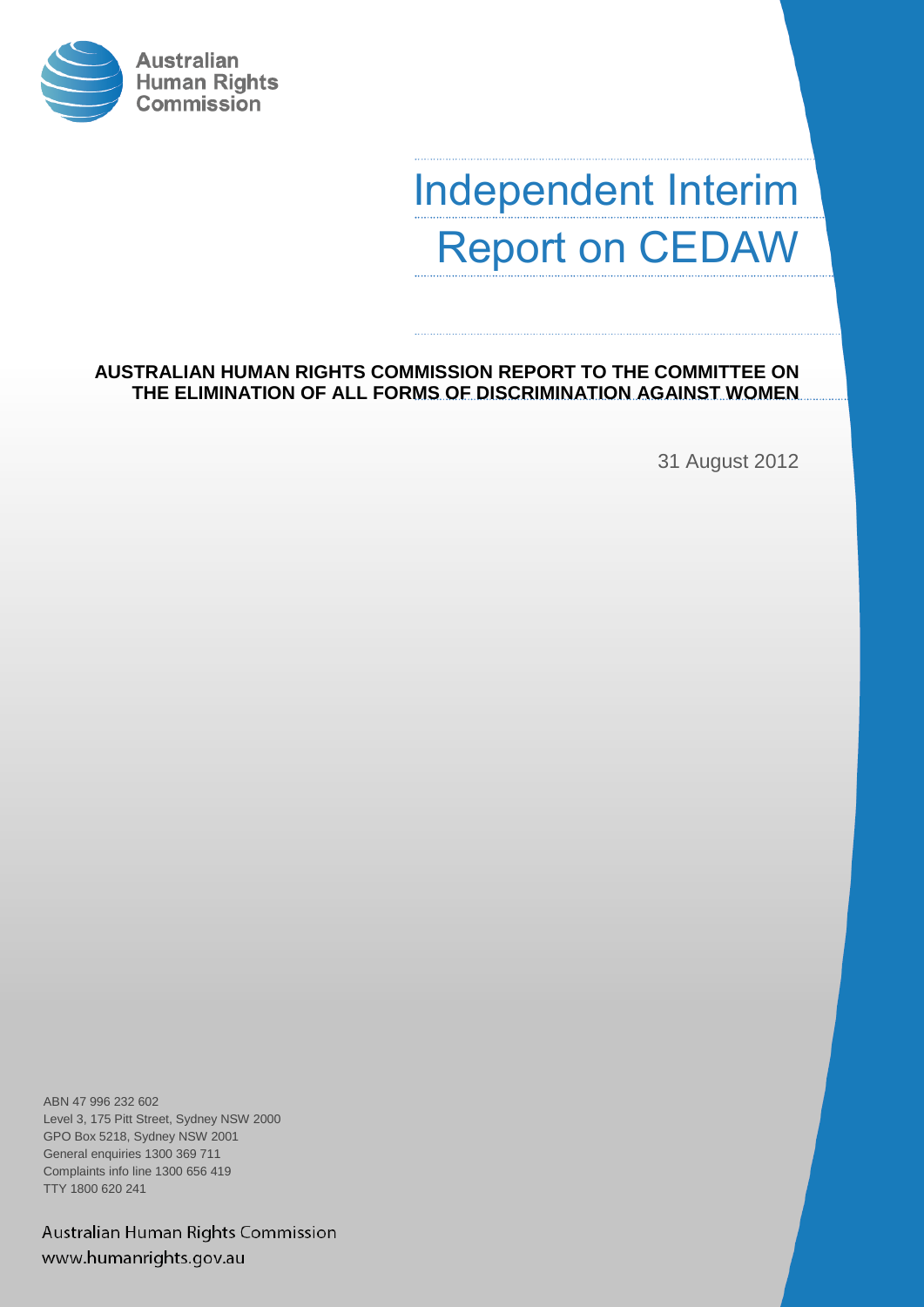# **Table of Contents**

| 1            |                                                         |                                                                          |    |
|--------------|---------------------------------------------------------|--------------------------------------------------------------------------|----|
| $\mathbf{2}$ |                                                         |                                                                          |    |
| 3            |                                                         |                                                                          |    |
|              | 3.1                                                     |                                                                          |    |
|              | (a)                                                     |                                                                          |    |
|              | (b)                                                     |                                                                          |    |
|              | (i)                                                     |                                                                          |    |
|              | (ii)                                                    |                                                                          |    |
|              | 3.2                                                     |                                                                          |    |
|              | (a)                                                     |                                                                          |    |
|              | (b)                                                     |                                                                          |    |
|              | 3.3                                                     |                                                                          |    |
|              | (a)                                                     |                                                                          |    |
|              | (b)                                                     |                                                                          |    |
|              | 3.4                                                     | Violence against Aboriginal and Torres Strait Islander women 13          |    |
|              | (a)                                                     |                                                                          |    |
|              | (b)                                                     |                                                                          |    |
|              | 3.5                                                     |                                                                          |    |
|              | (a)                                                     |                                                                          |    |
|              | (b)                                                     |                                                                          |    |
|              | 3.6                                                     | UN Special Rapporteur on violence against women study tour 16            |    |
|              | (a)                                                     |                                                                          |    |
|              | (b)                                                     |                                                                          |    |
|              | (c)                                                     |                                                                          |    |
| 4            | Aboriginal and Torres Strait Islander women's rights 17 |                                                                          |    |
|              | 4.1                                                     |                                                                          |    |
|              | (a)                                                     |                                                                          |    |
|              | (b)                                                     | National Aboriginal and Torres Strait Islander Women's Alliance 18       |    |
|              | 4.2                                                     |                                                                          |    |
|              | 4.3                                                     |                                                                          |    |
|              | 4.4                                                     |                                                                          |    |
|              |                                                         | Annex A: Report on the UN Special Rapporteur on violence against women's | 20 |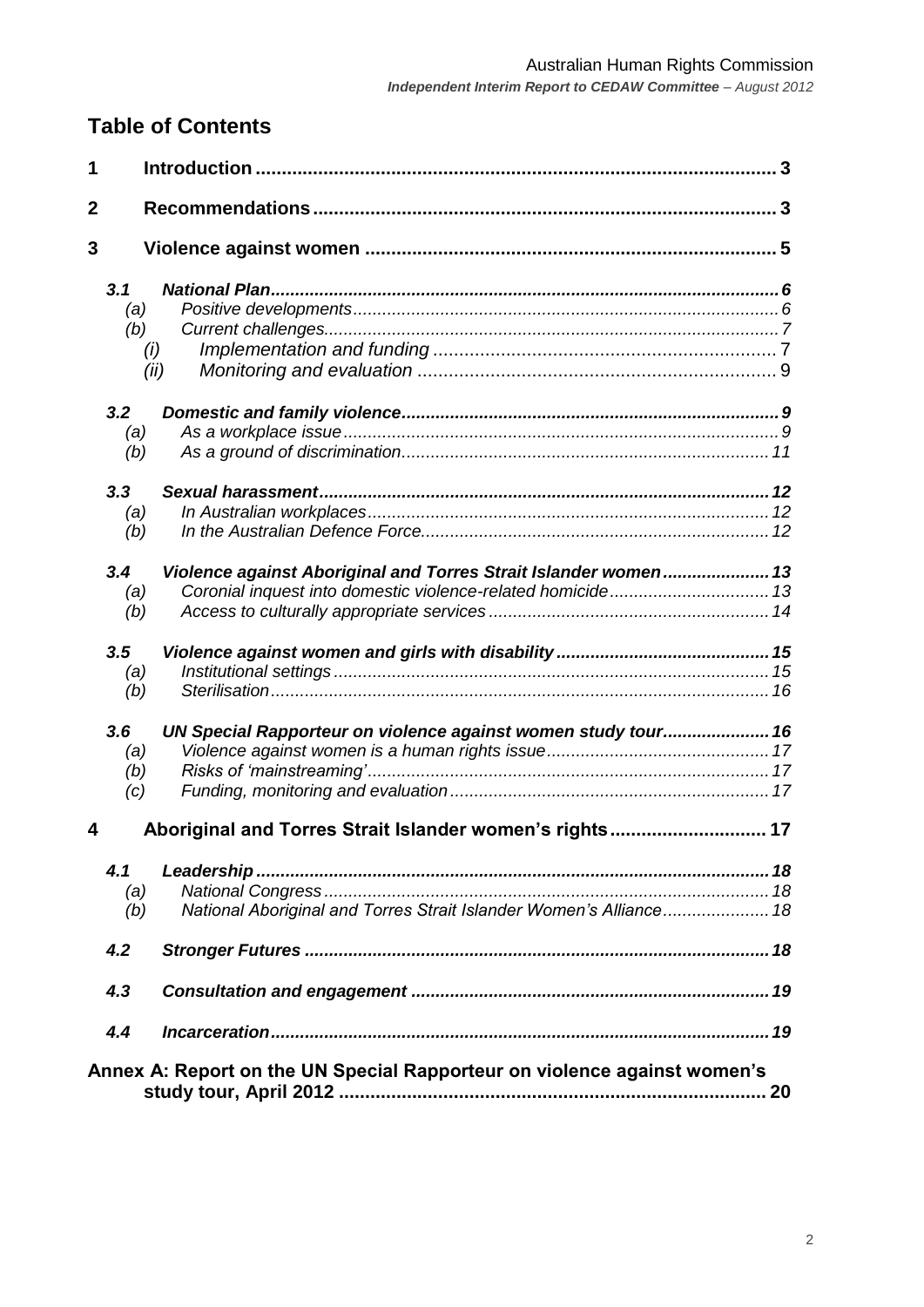# <span id="page-2-0"></span>**1 Introduction**

- 1. The Australian Human Rights Commission welcomes the opportunity to submit this Independent Interim Report on Australia"s Implementation of the Convention on the Elimination of All Forms of Discrimination against Women (CEDAW) to the Committee on the Elimination of Discrimination against Women (the Committee).
- 2. In July 2010 the Committee requested that the Australian Government provide, within two years, written information on the steps undertaken to implement the recommendations contained in paragraphs 29 and 41 of its Concluding Observations.<sup>1</sup>

Para 29: The Committee encourages the State party to continue its efforts to tackle the persistent problem of violence against women and urges the State party to adopt national legislation and adopt, implement and adequately fund as a matter of urgency the National Action Plan to Reduce Violence against Women and Their Children, including a mechanism for independent monitoring. The Committee further recommends that the State party develop strategies to prevent homelessness resulting from domestic violence and ensure that women who are victims of domestic and family violence and their children are provided with appropriate ongoing accommodation and integrated support. The Committee recommends that the State party take appropriate measures, including specific legislative measures criminalizing acts of domestic violence, prosecute acts of domestic violence and punish the perpetrators of such acts. The Committee requests the State party to include under the Committee"s follow-up procedure referred to in paragraph 50 of the present concluding observations available information on the number and nature of reported cases of domestic violence, on the conviction and the sanctions imposed on perpetrators, as well as any assistance and rehabilitation measures provided to victims of domestic violence.

Para 41: The Committee reiterates its previous recommendation that the State party adopt and implement targeted measures, including temporary special measures in accordance with article 4, paragraph 1, of the Convention and the Committee"s general recommendation No. 25, to improve indigenous women"s enjoyment of their human rights in all sectors, taking into account their linguistic and cultural interests. It urges the State party to implement specific strategies within the national plan to address violence against Aboriginal and Torres Straits Islander women, including funding culturally appropriate indigenous women"s legal services in urban, rural and remote areas of Australia. It recommends that the State party pay particular attention to ensuring access to quality education, including post-graduate education, vocational training, adequate health and social services, legal literacy and access to justice.

3. This Independent Report updates the Committee on the implementation of recommendations in paragraph 29 on measures to address violence against women and paragraph 41 on measures to improve Aboriginal and Torres Strait Islander women"s enjoyment of their human rights.

## <span id="page-2-1"></span>**2 Recommendations**

4. *The Australian Human Rights Commission recommends that:*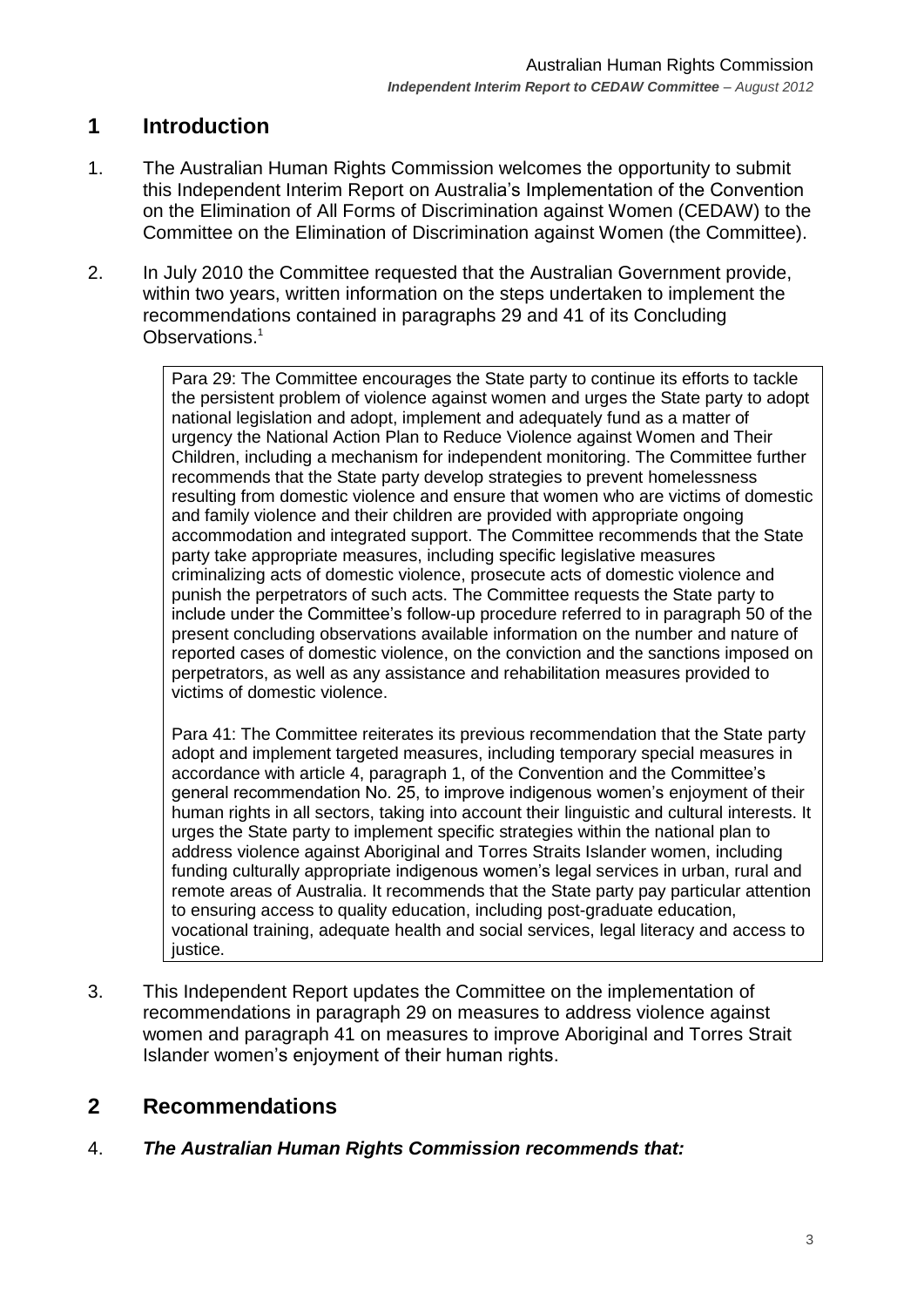In relation to the *National Plan to Reduce Violence Against Women and Their Children 2010-2022* (National Plan), the Australian Government:

- in conjunction with each state and territory, share their progress on development of the first three-yearly National Plan Implementation Plan (Implementation Plan), and jurisdictional Implementation Plans;
- ensure that adequate and sustainable Commonwealth funding is in place to support coordinated and strategic implementation of the National Plan across jurisdictions and sectors,
- undertake an inclusive implementation of the National Plan that, in consultation with the sectors and communities, accommodates women's needs and includes specific programs and services for Aboriginal and Torres Strait Islander women, women with disability, migrant and refugee women, women of diverse sex, sexuality and/or gender, and older women;
- ensure under the Implementation Plan both prevention programs and critical response services are implemented and funded;
- publish disaggregated data that includes information on the number and nature of reported cases of domestic violence, action taken against perpetrators, and assistance provided to women experiencing violence;
- share progress on the development of the Centre for Excellence and the development of a national data collection and reporting framework, including funding committed to these initiatives;
- establish and fund an independent monitoring and evaluation mechanism for the National Plan.

In relation to domestic and family violence, the Australian Government:

- amend the *Fair Work Act 2009* (Cth) (Fair Work Act) National Employment Standards (NES) to *provide for paid domestic and family violence leave*;
- extend section 65 of the Fair Work Act to provide a right to request flexible working arrangements to employees affected by domestic or family violence;
- include prohibition of discrimination on the ground of domestic and family violence in the consolidated Commonwealth equality law;
- act with due diligence in preventing and responding to acts of violence against women including: protecting women and children from violence; providing safe accommodation; and investigating and punishing acts of gender-based violence;
- increase access to culturally specific services, including specialist legal services, for Aboriginal and Torres Strait Islander women who experience domestic or family violence.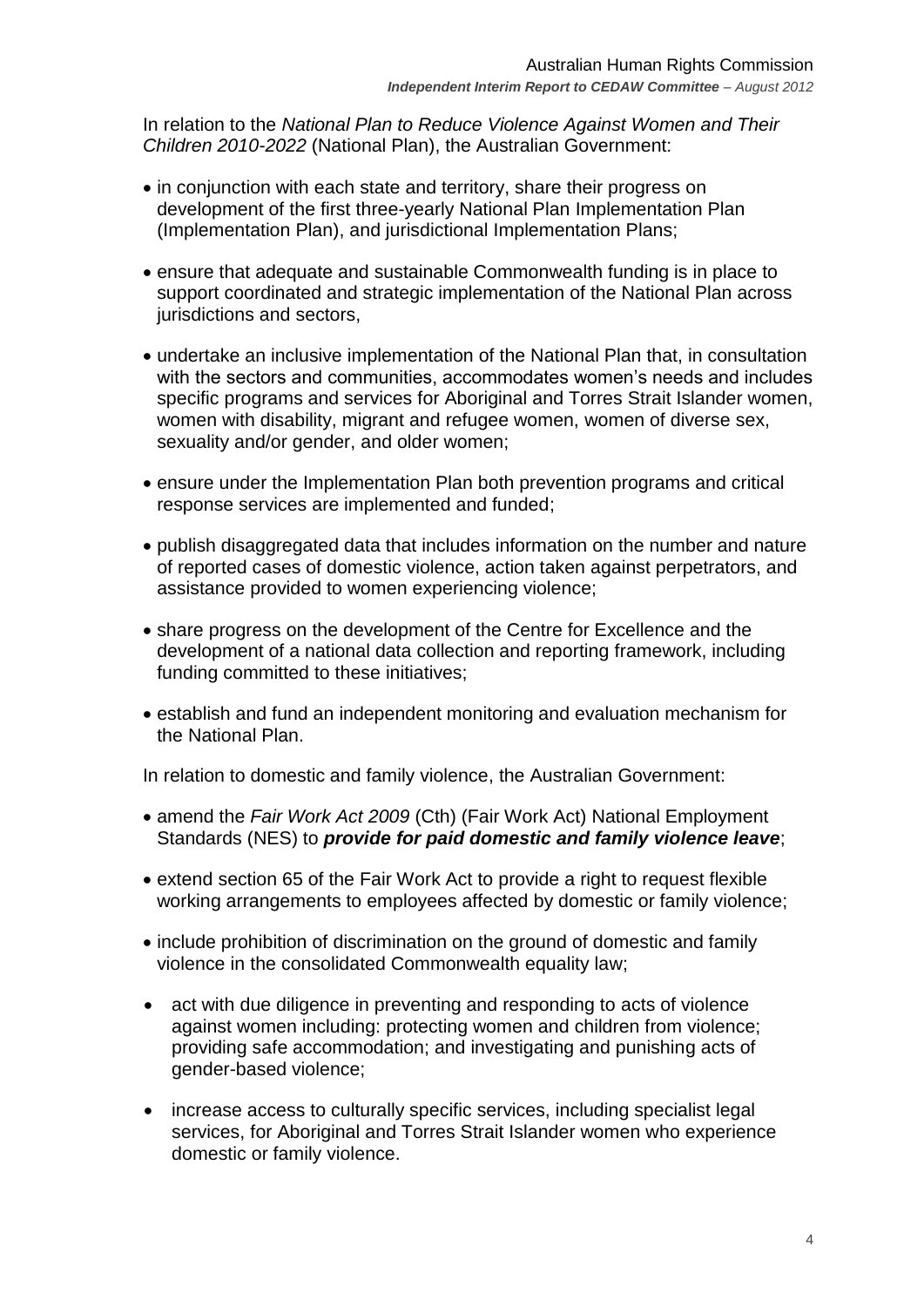In relation to violence against women with disability, that the Australian Government:

- implement the Committee"s recommendation to undertake a comprehensive assessment of the situation of women with disability, including their experiences of violence including in institutions and supported accommodation; 2
- implement the National Plan in a way that is inclusive of the broader range of relationships and recognises the various forms of violence that women with disability experience, including their experiences of violence in institutional settings;
- prohibit the non-therapeutic sterilisation of women and girls with disability, and ensure that mechanisms are in place to provide adequate protection from such sterilisations;

In relation to Aboriginal and Torres Strait Islander women's human rights, that the Australian Government:

- commit to ongoing funding arrangements to ensure the sustainability of the National Congress of Australia"s First Peoples (National Congress) and continued funding for Aboriginal and Torres Strait Islander women"s leadership programs;
- ensure that consultation and engagement with Aboriginal and Torres Strait Islander women takes place in relation to all measures and decisions that affect Aboriginal and Torres Strait Islander women.

## <span id="page-4-0"></span>**3 Violence against women**

- 5. Since the Committee"s Concluding Observations in 2010, the Australian Government has taken significant positive steps to reduce violence against women. The most significant of these steps are the launch of the *National Plan to Reduce Violence Against Women and Their Children 2010-2022* and the *Australian National Action Plan on Women, Peace and Security 2012-2018* (Action Plan on Women, Peace and Security).<sup>3</sup>
- 6. The key issues discussed in this section include:
	- The National Plan
	- Domestic and family violence
	- Sexual harassment
	- Violence against Aboriginal and Torres Strait islander women
	- Violence against women with disabilities
	- UN Special Rapporteur on violence against women"s study tour, April 2012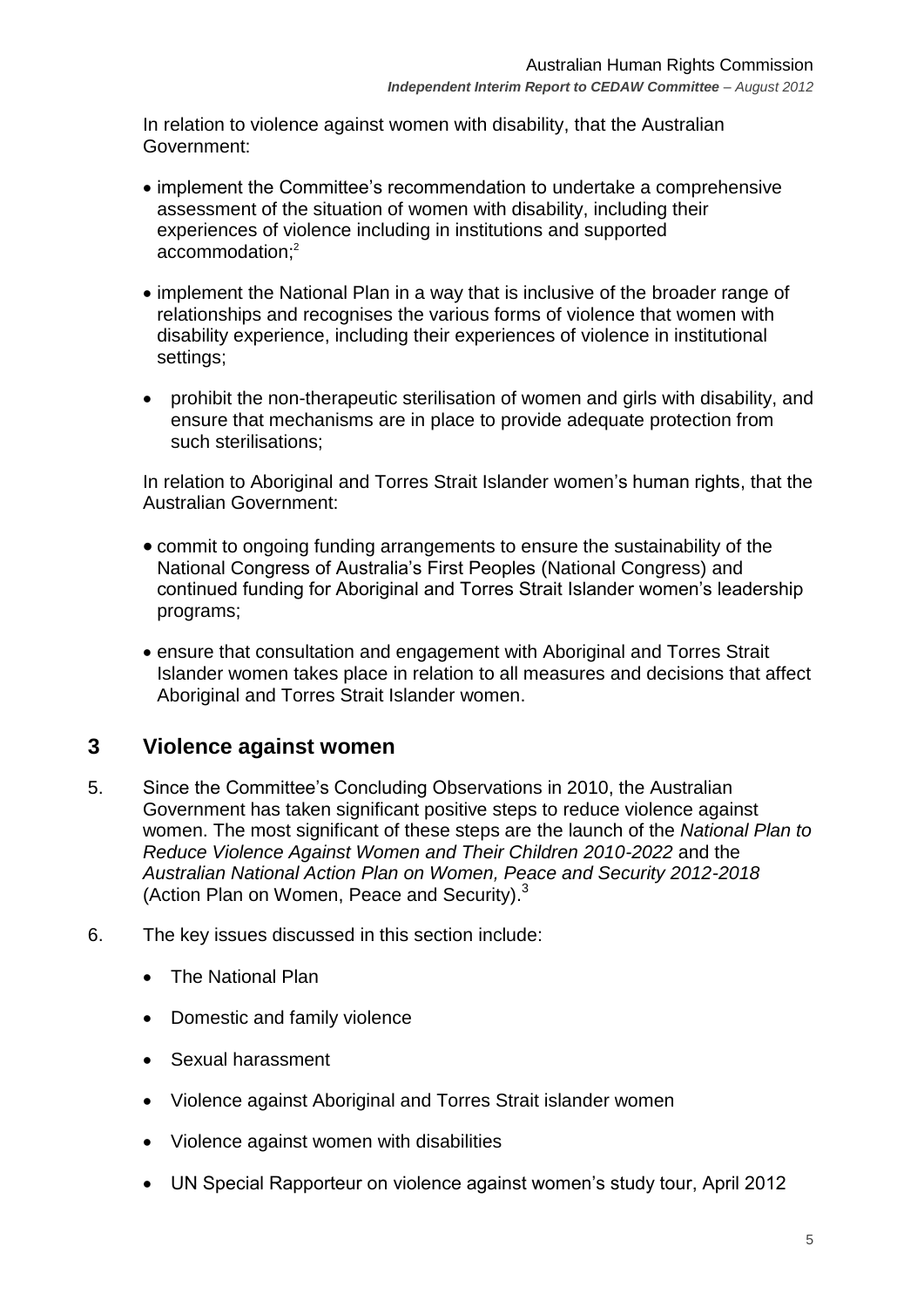## <span id="page-5-0"></span>**3.1** *National Plan*

- 7. In March 2011, Australia adopted the National Plan as its primary policy on sexual assault and domestic and family violence.<sup>4</sup> The National Plan aims to: reduce violence against women and their children; improve how government works together to reduce such violence; increase support for women and children; and create innovative and targeted ways to bring about change.
- 8. The National Plan identifies six national outcomes for all governments to deliver during the life of the Plan: (1) communities are safe and free from violence; (2) relationships are respectful; (3) Indigenous communities are strengthened; (4) services meet the needs of women and children experiencing violence; (5) justice responses are effective; and (6) perpetrators stop their violence and are held to account.
- 9. The implementation of the Government"s National Plan is based on a series of four three-yearly implementation plans, constituting a federal implementation plan and state and territory government implementation plans.<sup>5</sup>
- 10. A National Plan Implementation Panel, consisting of government and NGO representatives, was established in 2011 to advise Ministers on the development and implementation of the National Plan.
- 11. The National Plan states that its implementation will be measured against high level performance indicators as well as indicators for each of the national outcomes identified above. It also contains a commitment to establish a National Centre of Excellence to "bring together existing research, as well as undertake new research under an agreed national research agenda". The National Plan commits to all federal and state/territory jurisdictions developing a national data collection and monitoring framework.
- <span id="page-5-1"></span>(a) *Positive developments*
- 12. Under the National Plan, the Australian Government has introduced several new initiatives (since 2009), including:
	- 'The Line', a \$17 million social marketing campaign launched by the Government in June 2010, aimed at encouraging young people to develop healthy, respectful relationships;
	- over \$9 million for Respectful Relationships education projects;
	- \$12.5 million for a the new 1800 RESPECT: National Sexual Assault, Family & Domestic Violence Counselling Line;
	- \$8.8 million for telephone support for frontline workers;
	- \$0.75 million for counselling services for male victims of violence through Mensline;
	- \$3.75 million for a community grants program to support local community action to prevent violence against women;
	- \$4.8 million for Reform Projects to improve services for victims of domestic violence;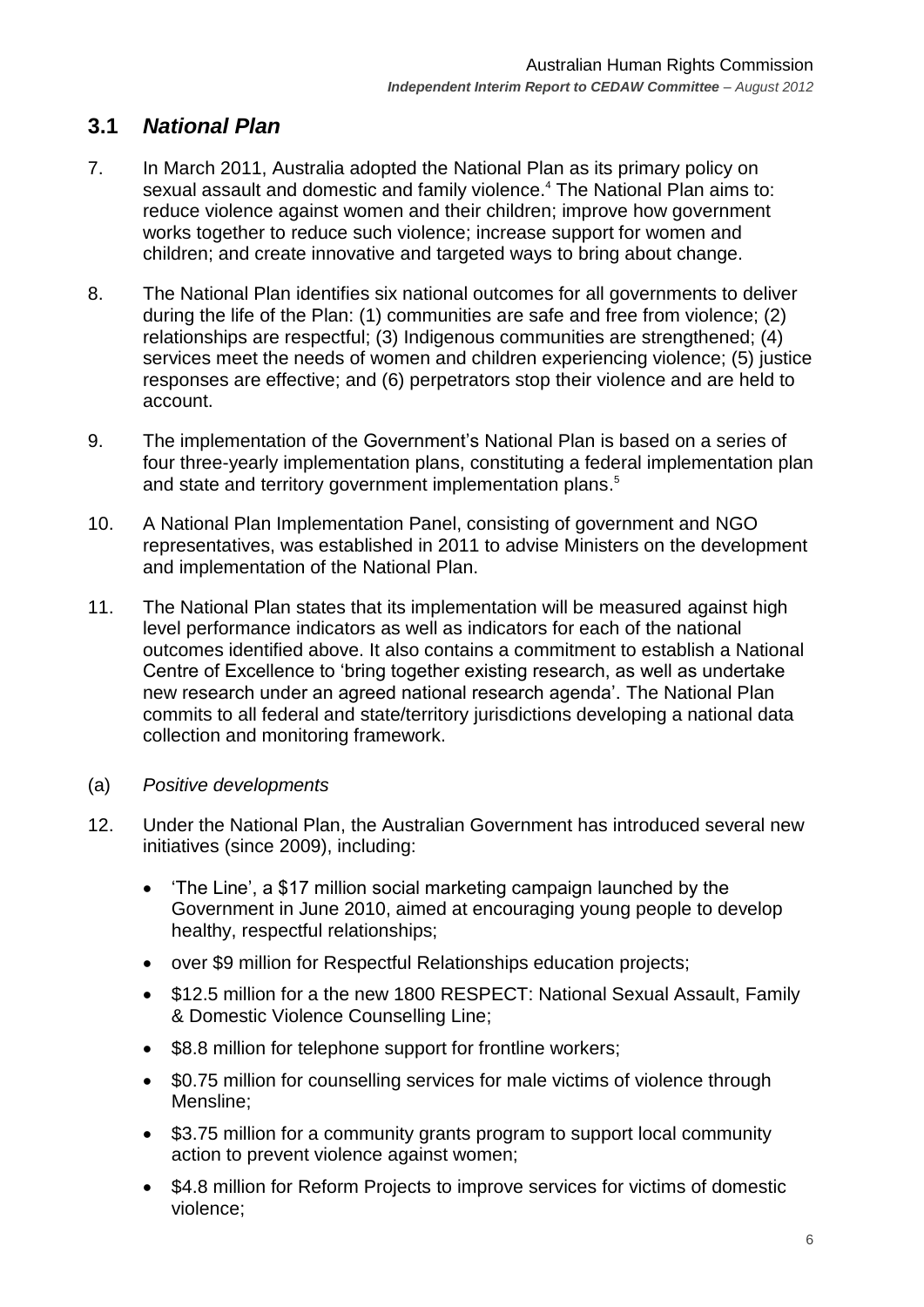- \$3 million for research into perpetrator interventions;
- \$4.6 million for a reward/incentive payment to States and Territories for promoting best practice perpetrator interventions;
- \$6.9 million for the establishment of a National Centre of Excellence;
- \$14.5 million to undertake the next editions of the Personal Safety Survey and the National Community Attitudes Survey; and
- evaluation of the impact of "victim-focused" court practices reforms;
- the development of a media code of practice on the reporting of sexual assault and domestic violence.<sup>6</sup>
- 13. In addition, the Standing Council on Law and Justice is developing a national domestic and family violence order (DVO) scheme, with support from the Standing Council on Police and Emergency Management. The scheme involves:
	- states and territories introducing model provisions that provide automatic recognition across jurisdictional borders of court issued DVOs; and
	- the establishment and funding of a national DVO information-sharing capability using CrimTrac's National Police Reference System.<sup>7</sup>

The scheme is due to commence in early 2013, subject to states and territories introducing relevant legislation.<sup>8</sup>

- 14. In November 2011 the Commonwealth Parliament passed the *Family Law Legislation Amendment (Family Violence and Other Measures) Act 2011* to respond more effectively to domestic and family violence and child abuse. It prioritises the safety of children, expands the definition of "family violence" to include socially and financially controlling behaviour and exposing a child to family violence, and makes it easier for victims and survivors to report family violence.
- 15. In June 2012, the Government announced changes to Australia"s migration laws to help those experiencing domestic or family violence on provisional partner visas. Implementation of these changes is scheduled for November 2012.<sup>9</sup>
- 16. Also commendably, the Government welcomed and financially supported the UN Special Rapporteur on violence against women to undertake a study tour in Australia in April 2012.
- <span id="page-6-0"></span>(b) *Current challenges*
- <span id="page-6-1"></span>*(i) Implementation and funding*
- 17. There have been some limitations with the implementation of the National Plan. Specifically:
	- The first three-yearly national Implementation Plan was due to be developed by July 2011. It has not yet been presented and not all state/territory jurisdictional Implementation Plans have been developed.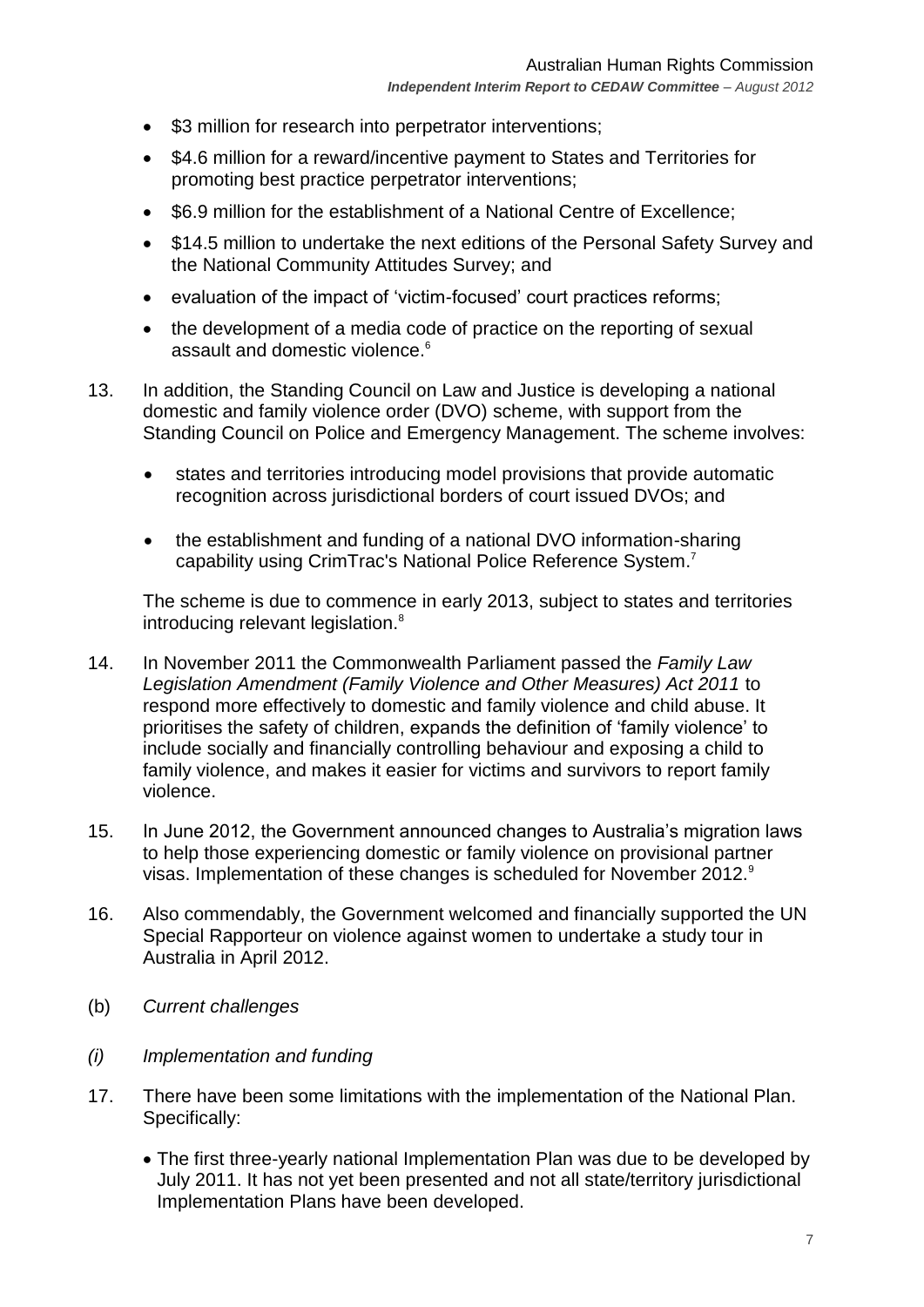- The Government has not yet established the Centre for Excellence, nor has it shared the outcomes of the consultation process undertaken to establish the Centre for Excellence.
- In July 2012, the Ministers at the second Council of Australian Governments (COAG) Select Council on Women"s Issues committed to developing a National Data Collection and Reporting Framework on domestic violence and sexual assault.<sup>10</sup> The national data collection and reporting framework has yet to be developed.
- 18. If the National Plan is to achieve its six national outcomes and build on progress made in each three year implementation plan, it is critical that implementation is coordinated, adequately supported and resourced. This includes coordination across jurisdictions and sectors, sufficient and dedicated funding, including for the Centre for Excellence; and development of a national data collection and reporting framework. The Commission notes the NGO Follow-Up Report to the CEDAW Committee also comments on these issues.<sup>11</sup>
- 19. The National Plan recognises that governments, NGOs and communities need to work together to prevent and reduce violence against women and their children. The Commission considers that implementation of the National Plan must include appropriate consultation with the NGO sector and communities to ensure that initiatives meet the needs of all women experiencing domestic and family violence.
- 20. In particular, consultation with Aboriginal and Torres Strait Islander women, women with disability, migrant and refugee women, women of diverse sex, sexuality and/or gender, and older women is essential to develop and programs and policies that are culturally appropriate and meet the specific needs for these women.<sup>12</sup> UN Women has noted that good practice for national action plans on violence against women should provide for direct, ongoing and meaningful participation of civil society and other stakeholders throughout implementation.<sup>13</sup>
- 21. In order to effectively meet the requirements of the violence against women sector in Australia, the Centre of Excellence should be established in line with the principles adopted by the National Plan. It should be an independent entity that doesn"t duplicate the work being done by existing organisations and should be adequately funded.

#### 22. *The Commission recommends that the Australian Government*:

- in conjunction with each state and territory government, share their progress on the development of the first three-yearly National Plan Implementation Plan (Implementation Plan), and jurisdictional Implementation Plans;
- ensure that adequate and sustainable Commonwealth funding is in place to support coordinated and strategic implementation of the National Plan across jurisdictions and sectors,
- undertake an inclusive implementation of the National Plan that, in consultation with the sectors and communities, accommodates women"s needs and includes specific programs and services for Aboriginal and Torres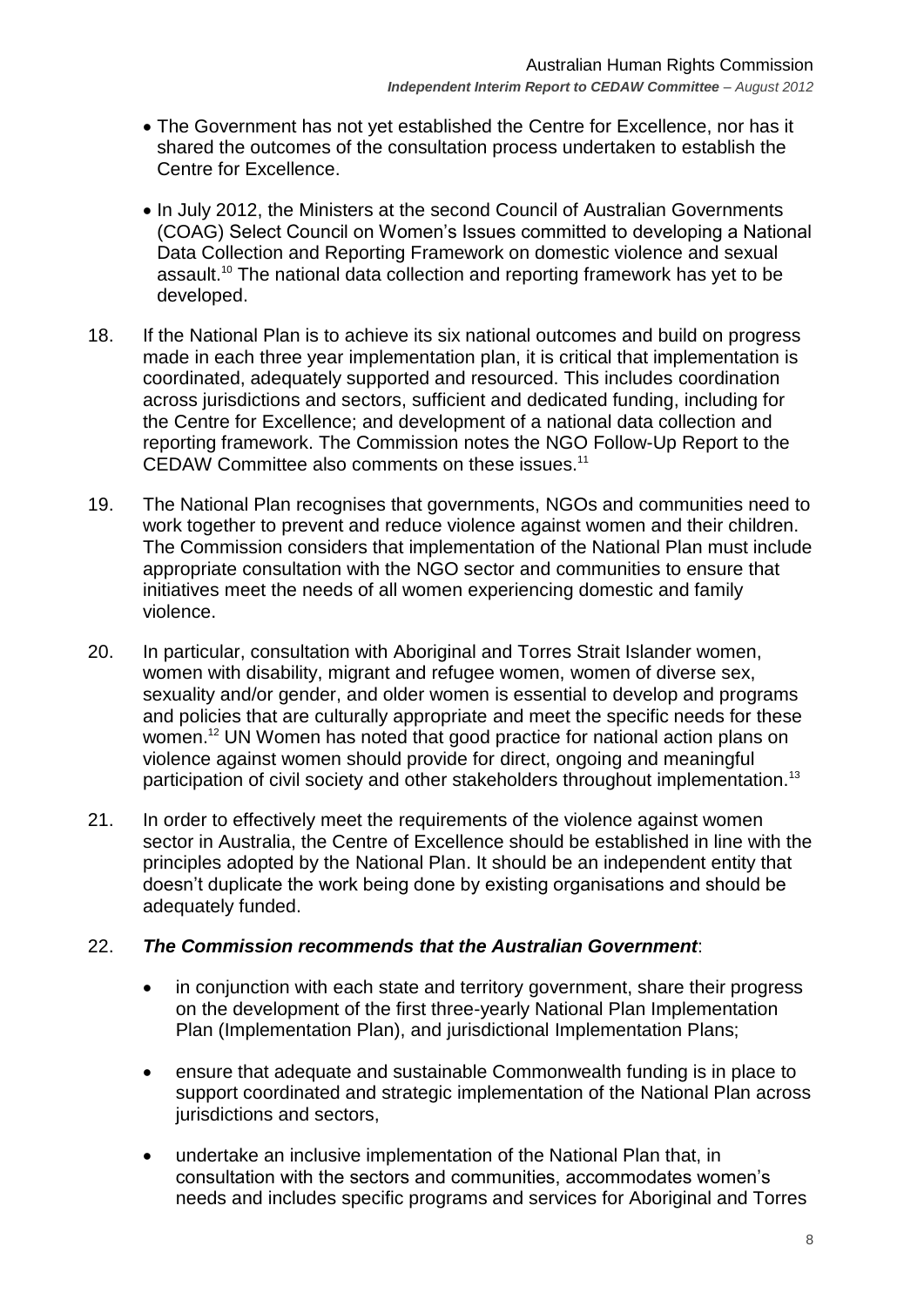Strait Islander women, women with disability, migrant and refugee women, women of diverse sex, sexuality and/or gender, and older women;

- ensure under the Implementation Plan both prevention programs and critical response services are implemented and funded;
- publish disaggregated data that includes information on the number and nature of reported cases of domestic violence, action taken against perpetrators, and assistance provided to women experiencing violence;
- share progress on the development of the Centre for Excellence and the development of a national data collection and reporting framework, including funding committed to these initiatives;

#### <span id="page-8-0"></span>*(ii) Monitoring and evaluation*

- 23. The Commission is concerned that the National Plan makes no provision for the independent monitoring or evaluation of the implementation of the National Plan or for any funding for this purpose.
- 24. Regular, independent monitoring and evaluation of implementation, progress, and areas for improvement is critical if the National Plan is to achieve long term change. Monitoring should contribute to the development of a national research and education agenda, and promote best practices across sectors and jurisdictions.
- 25. Independent monitoring and evaluation is a cornerstone of human rights based policy-making and democratic principles.<sup>14</sup> UN Women has noted that National Action Plans on violence against women should provide for a multi-sectoral mechanism to monitor implementation of the plan.<sup>15</sup>
- 26. The independence of such a mechanism clearly strengthens perceptions of the validity of results, and can support implementing States" claims to accountability, evidence-based practice and continuous improvement.<sup>16</sup>

#### 27. *The Commission recommends that*:

 the Australian Government establish and fund an independent monitoring and evaluation mechanism for the National Plan.

### <span id="page-8-1"></span>**3.2** *Domestic and family violence*

- 28. This Independent Report focuses on domestic and family violence in the context of the workplace and domestic and family violence as a ground of discrimination.
- <span id="page-8-2"></span>(a) *As a workplace issue*
- 29. Domestic and family violence have a real and costly impact on the Australian economy and Australian business. Almost two-thirds of women affected by domestic and family violence in Australia are in some form of paid employment.<sup>17</sup> It is estimated that violence against women and children will cost the Australian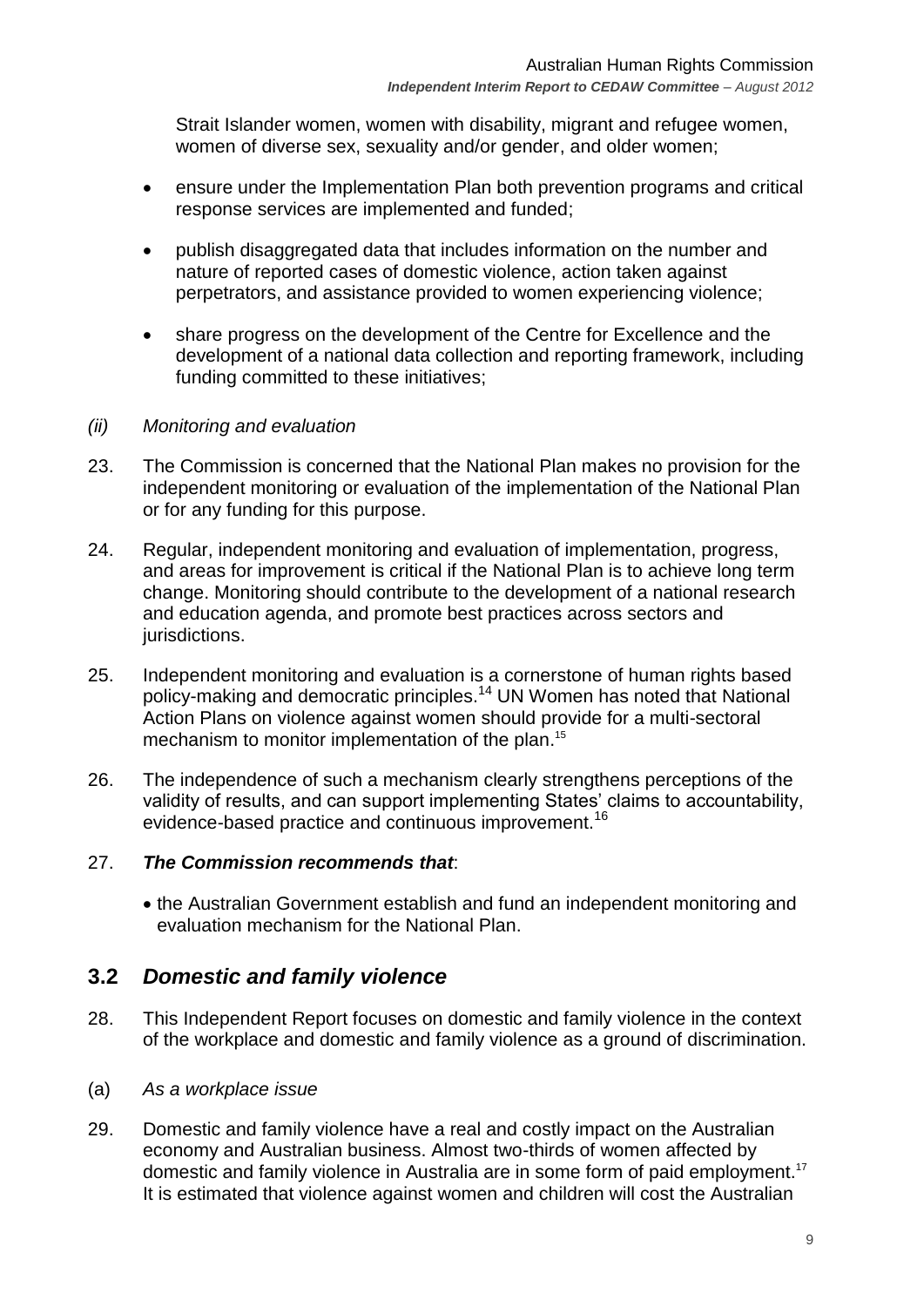economy \$15.6 billion by 2021-2022, unless effective action is taken to prevent this violence.<sup>18</sup>

- 30. Research on the workplace implications of domestic and family violence demonstrates the extent to which violence impacts on the working lives of both victims and survivors.<sup>19</sup> For example, nearly half (48%) of respondents to the 2011 *National Domestic Violence and the Workplace Survey*, who reported experiencing domestic or family violence, said the violence had affected their ability to get to work.<sup>20</sup> Of respondents who experienced violence, 19% said that the violence had continued in the workplace, including abusive phone calls and emails, or the perpetrator attending the workplace. $21$
- 31. The National Plan requires the Australian Government to develop "workplace measures to support women experiencing and escaping from domestic violence".<sup>22</sup> Since July 2010, the Australian Government has funded the Safe at Home, Safe at Work Project, which is aimed at addressing the impact of domestic and family violence in the workplace.<sup>23</sup>
- 32. Some progress has been made in the employment sphere in supporting victims and survivors through the introduction, by some, (mainly public sector) employers, of conditions such as paid leave or flexibility measures.<sup>24</sup>
- 33. The Australian Law Reform Commission (ALRC) Inquiry *Family Violence and Commonwealth Laws* considered the impact of Commonwealth employment laws on victims and survivors of domestic and family violence. The ALRC acknowledged the role of paid employment as an important protection for victims of domestic and family violence. Its final report recommended that the Australian Government consider:
	- amending the NES with a view to including additional, paid, domestic or family violence leave;<sup>25</sup> and
	- extending the existing right to request flexible working arrangements to employees who are victims and survivors of domestic and family violence and to employees who provide care or support to victims and survivors.<sup>26</sup>
- 34. The Commission notes that there should also be an exception to the ordinary minimum service requirement of 12 months in order to assist female victims and survivors of domestic or family violence, who are more likely to have disrupted employment, and more likely to be employed as casuals and therefore less likely to be able to fulfil the service requirement.<sup>27</sup> Currently, employers have 21 days to respond to employee requests for flexibility. To reflect the lack of foreseeability and potential urgency where an employee is experiencing domestic or family violence, a shorter employer response time is necessary.

#### 35. *The Commission recommends:*

 that the NES be amended to provide for paid, domestic and family violence leave;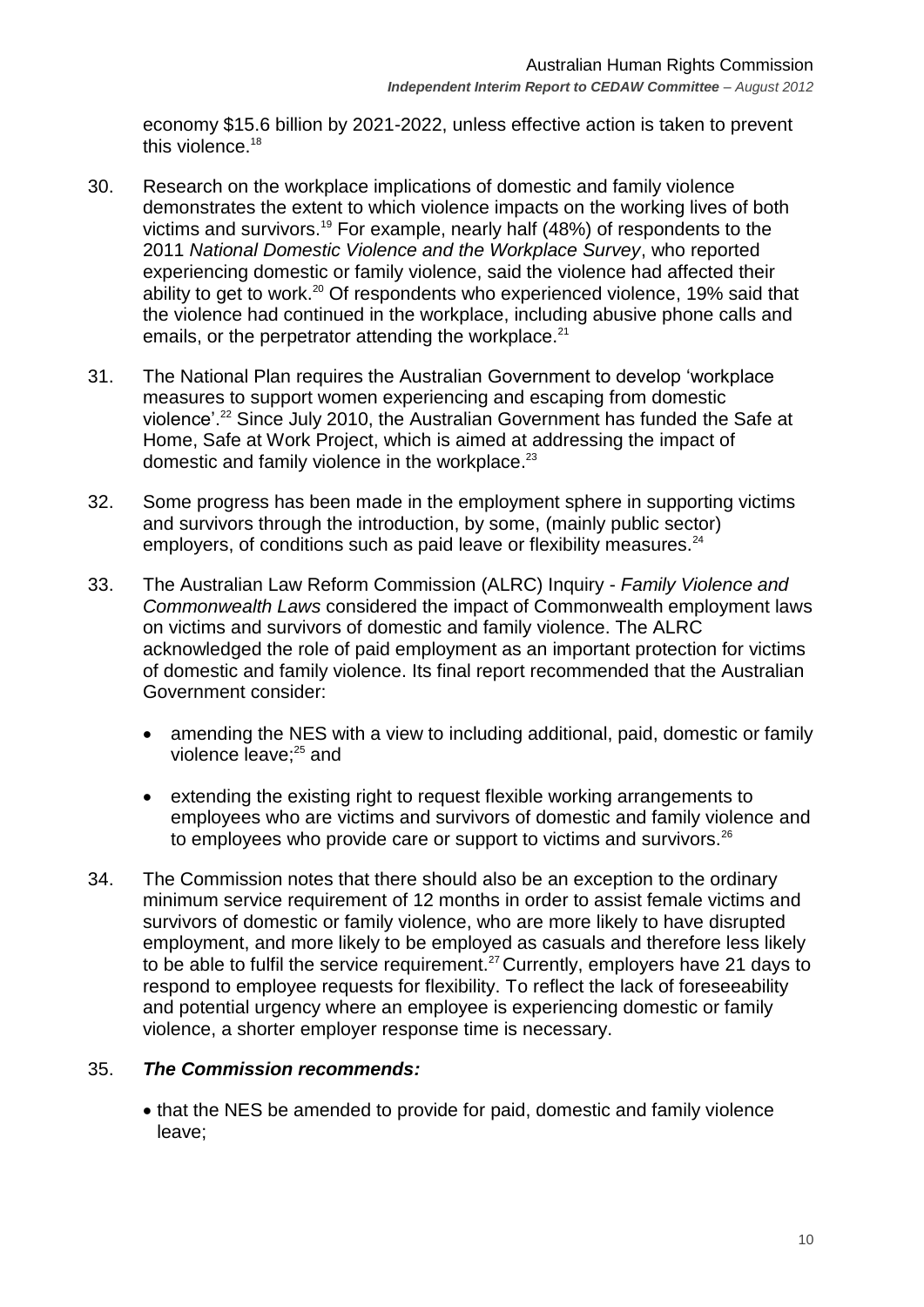• that section 65 of the Fair Work Act be extended to provide a right to request flexible working arrangements to employees affected by domestic or family violence.

#### <span id="page-10-0"></span>(b) *As a ground of discrimination*

- 36. One repercussion of domestic and family violence in Australia is discrimination. Victims and survivors may be discriminated against because they either have been, or are currently, in a violent domestic or family situation. Discrimination against victims and survivors occurs in all areas of public life. The majority of research undertaken concerns the workplace, but there is also evidence women who are victims or survivors of domestic or family violence experience discrimination in seeking housing, among other areas. 28
- 37. Research suggests that it is not unusual for victims and survivors to be denied leave or flexible work arrangements to attend to violence-related matters, have their employment terminated for violence-related reasons, and be transferred or demoted for reasons related to violence.<sup>29</sup>
- 38. Due to fear of discriminatory treatment, victims and survivors may not disclose their violent situations to their workplace, even where their performance or safety is affected. <sup>30</sup> Less than half (48%) of respondents to the *National Domestic Violence and the Workplace Survey* disclosed their violent situation to a manager or supervisor.<sup>[33](http://www.humanrights.gov.au/legal/submissions/2012/20120123_consolidation.html#fn33)</sup> In cases of non-disclosure, the implications of domestic or family violence remain largely hidden and may contribute to discriminatory treatment due to the employer"s lack of understanding about the causes of an apparent decline in an employee"s attendance or performance.
- 39. The Commission notes that the Committee has already recognised, in General Recommendations No. 19 and No. 28, that gender-based violence against women is discrimination on the basis of sex and gender under article 1 of CEDAW. This form of discrimination seriously inhibits women"s ability to enjoy and exercise their human rights and fundamental freedoms.<sup>31</sup> Discrimination against victims and survivors on the ground of domestic violence is not currently prohibited under Australian discrimination law.
- 40. The ALRC *Family Violence and Commonwealth Laws Inquiry* recommended that "the Australian Human Rights Commission, in the context of the consolidation of Commonwealth anti-discrimination laws, should examine the possible basis upon which status as an actual or perceived victim of family violence could be included as a protected attribute under Commonwealth anti-discrimination law'.<sup>32</sup>
- 41. The Commission, along with women"s rights NGOs and the domestic and family violence sector have advocated for the introduction of a new ground of discrimination concerning domestic and family violence, within the consolidation of Commonwealth anti-discrimination laws.<sup>33</sup> The coverage of the ground of domestic and family violence should extend to: all areas of public life; to direct and indirect discrimination; to actual and imputed status as a victim or survivor of domestic and family violence; to associates of victims and survivors of domestic and family violence; and to discrimination based on past and current experiences of domestic and family violence.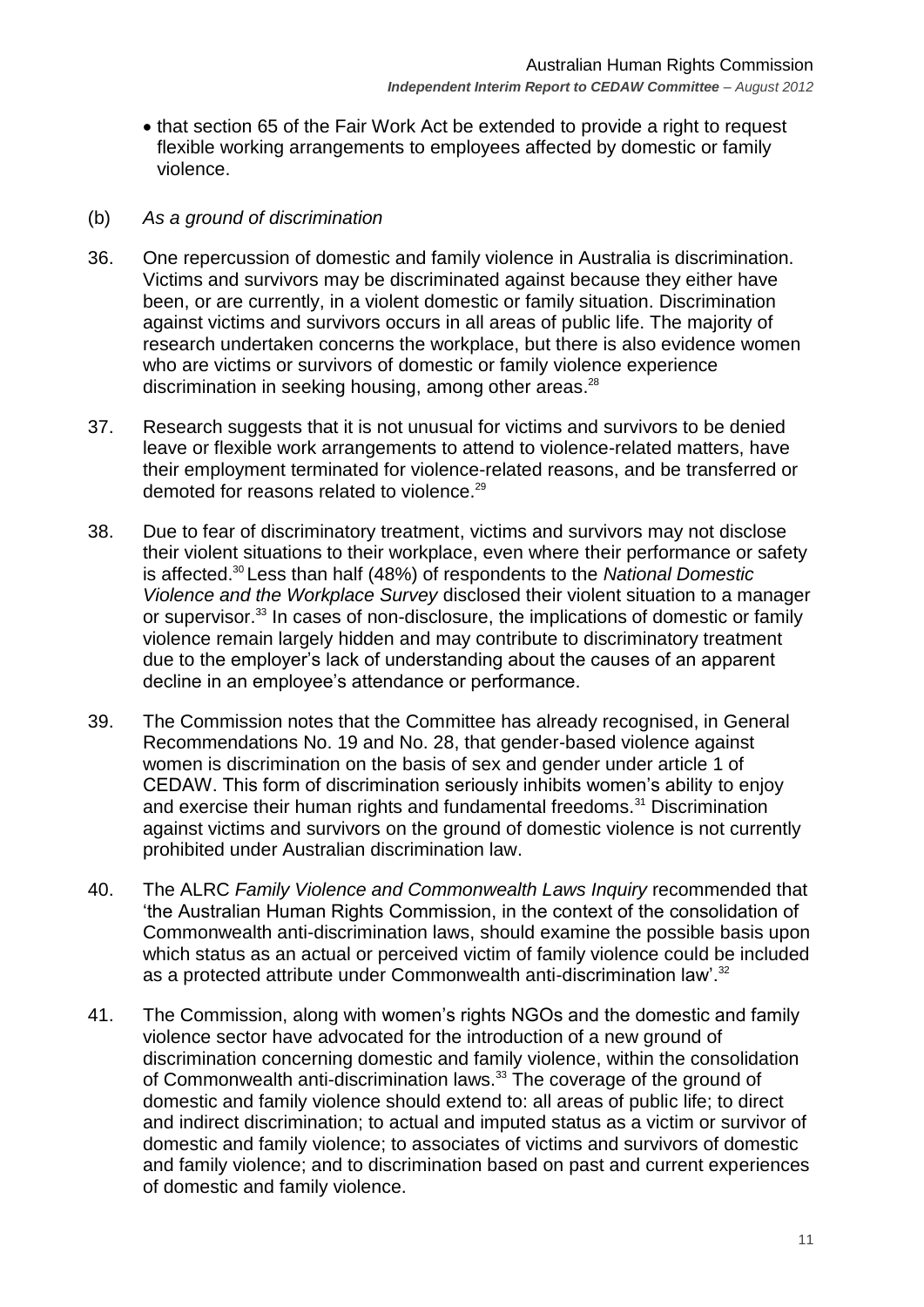- 42. The introduction of a legal prohibition would help to counter the individual and systemic implications of discrimination in education, housing, employment and other areas.<sup>[32](http://www.humanrights.gov.au/legal/submissions/2012/20120123_consolidation.html#fn32)</sup> Further, it would:
	- offer victims and survivors a choice to disclose their violent situations to employers without fear of repercussion, thereby enhancing safety;
	- reduce the detrimental impact of domestic and family violence on victims' and survivors' labour market participation and the economic security it brings;
	- foster the adoption of workplace policies and procedures to support victims and survivors; and
	- contribute to achieving workplace equality and wellbeing and, accordingly, enhance workplace productivity.<sup>34</sup>
- 43. *The Commission recommends* that the consolidated Commonwealth equality law prohibit discrimination on the ground of domestic and family violence.

## <span id="page-11-0"></span>**3.3** *Sexual harassment*

- <span id="page-11-1"></span>(a) *In Australian workplaces*
- 44. In 2003 and again in 2008, the Commission conducted national telephone surveys on the prevalence, nature and reporting of sexual harassment in Australian workplaces.
- 45. Despite some improvement since the 2003 survey, the 2008 survey found that sexual harassment continued to be a significant issue of concern in Australian workplaces. The 2008 survey found that 22% of women and 5% of men aged 18- 64 years have experienced sexual harassment in the workplace in their lifetime.<sup>35</sup> In addition, the survey found that the majority of sexual harassment involved a male harasser and a female target (62%).<sup>36</sup>
- 46. The Commission is currently undertaking its third national sexual harassment survey. The results of the survey will be published in the second half of the year.
- 47. In July 2012 the Commission launched a research report entitled *Encourage. Support. Act! Bystander Approaches to Sexual Harassment in the Workplace* in July 2012.<sup>37</sup> Bystanders include people who witness sexual harassment firsthand, or are subsequently informed of it taking place. The report affirms the need to include bystander strategies in workplace measures directed at addressing sexual harassment. Bystander strategies are an important means of preventing sexual harassment from occurring in the first place, designing effective procedures to respond to the problem once it has occurred, and dealing with the longer term impacts on those affected.<sup>38</sup>
- <span id="page-11-2"></span>(b) *In the Australian Defence Force*
- 48. In April 2011, the Minister for Defence appointed Australia"s Sex Discrimination Commissioner to conduct an independent Review into the Treatment of Women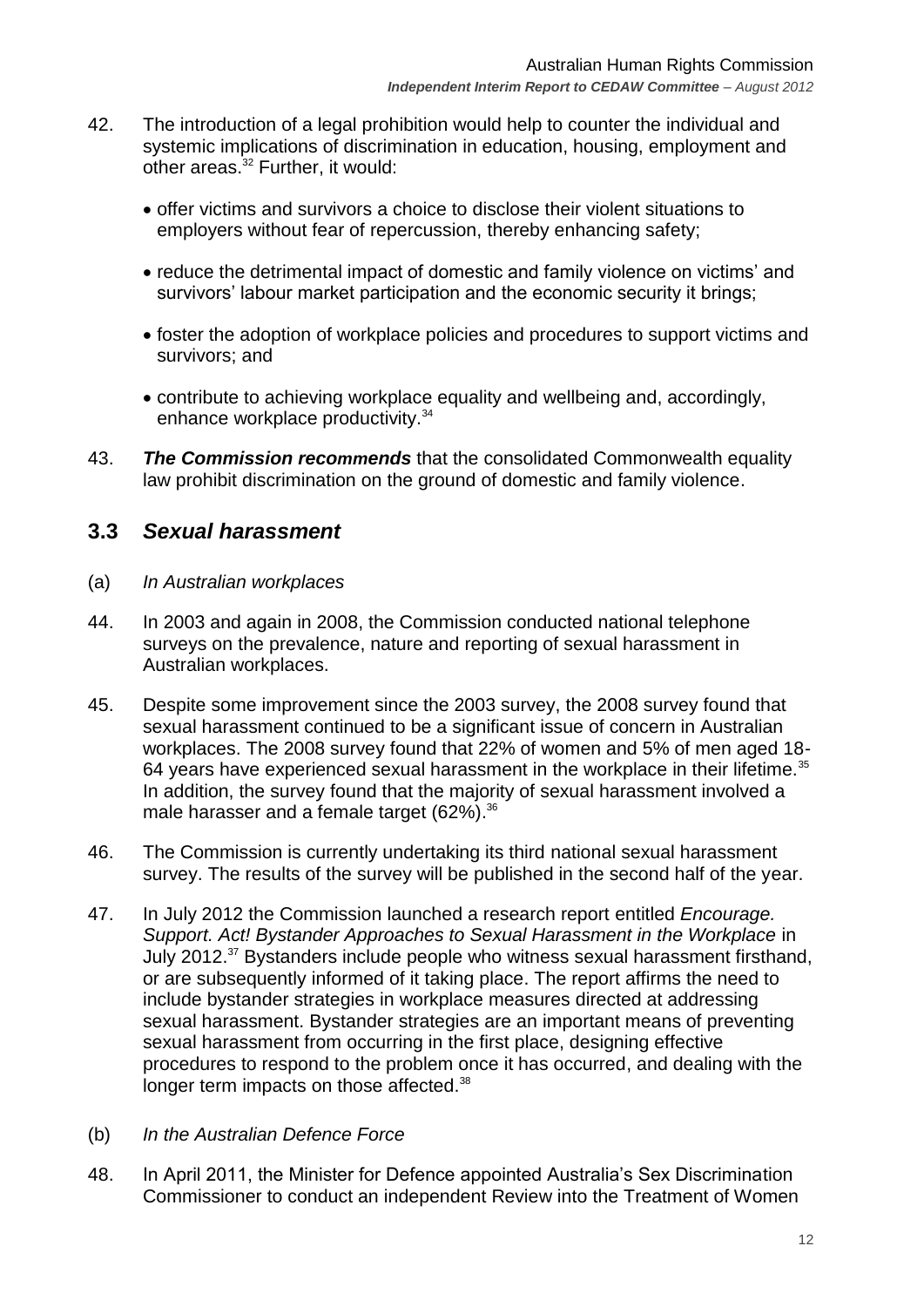in the Australian Defence Force Academy (ADFA) (Phase 1) and the broader Australian Defence Force (ADF) (Phase 2). The review was prompted by an incident at ADFA, which involved a female cadet allegedly being filmed without her knowledge on Skype having sex with another cadet, while other cadets allegedly watched in a nearby room.

- 49. The report into the ADFA was tabled in Parliament in late 2011.<sup>39</sup> The report found that the culture of ADFA has evolved significantly since a 1998 review, 40 which found high levels of inappropriate sexual behaviour and a high tolerance of that behaviour amongst cadets and military staff. However, it also found widespread low level sexual harassment (e.g. repeated telling of sexually explicit stories), inadequate levels of supervision of cadets after hours, cumbersome complaints processes, and unstable and inconsistent leadership occasioned by high staff turnover.<sup>41</sup> The report concluded that ADFA needs to move from an attitude of "managing and accommodating" women to an attitude of full inclusion of women.
- 50. The review on the treatment of women across the broader ADF was completed in August 2012. As part of the review, 1000 ADF personnel participated in a sexual harassment prevalence survey conducted among the ADF workplace (comparable with the 2012 national sexual harassment prevalence survey discussed above).
	- 51. The data from the ADF sexual harassment survey found that in the last five years 25.9% of women and 10.5% of men in the ADF have experienced sexual harassment in an ADF workplace. This is comparable with prevalence rates of sexual harassment among men and women in other Australian workplaces. The survey results also found that in the ADF women and men had experienced a *behaviour* that constitutes sexual harassment but had not identified it as such, indicating a lack of awareness about appropriate workforce behaviours. The results showed that while the large majority of sexual harassment goes unreported by targets, bystanders are more likely to take some form of action.<sup>42</sup>

# <span id="page-12-0"></span>**3.4** *Violence against Aboriginal and Torres Strait Islander women*

- 52. Aboriginal and Torres Strait Islander women are 45 times more likely than non-Indigenous women to be victims of domestic violence<sup>43</sup> and 35 times more likely to be hospitalised due to family violence-related assaults than non-Indigenous females and males.<sup>44</sup> The homicide rates for Aboriginal and Torres Strait Islander women are between 9 and 23 times higher at different times in the life cycle than they are for non-Indigenous women.<sup>45</sup>
- <span id="page-12-1"></span>(a) *Coronial inquest into domestic violence-related homicide*
- 53. Despite the high rate of homicides and evidence of systemic failures (in relation to adequate policing, crisis care and accommodation, and response and support services to protect Aboriginal and Torres Strait Islander women at risk), very few, if any inquests into domestic violence related homicides of Aboriginal women are held.46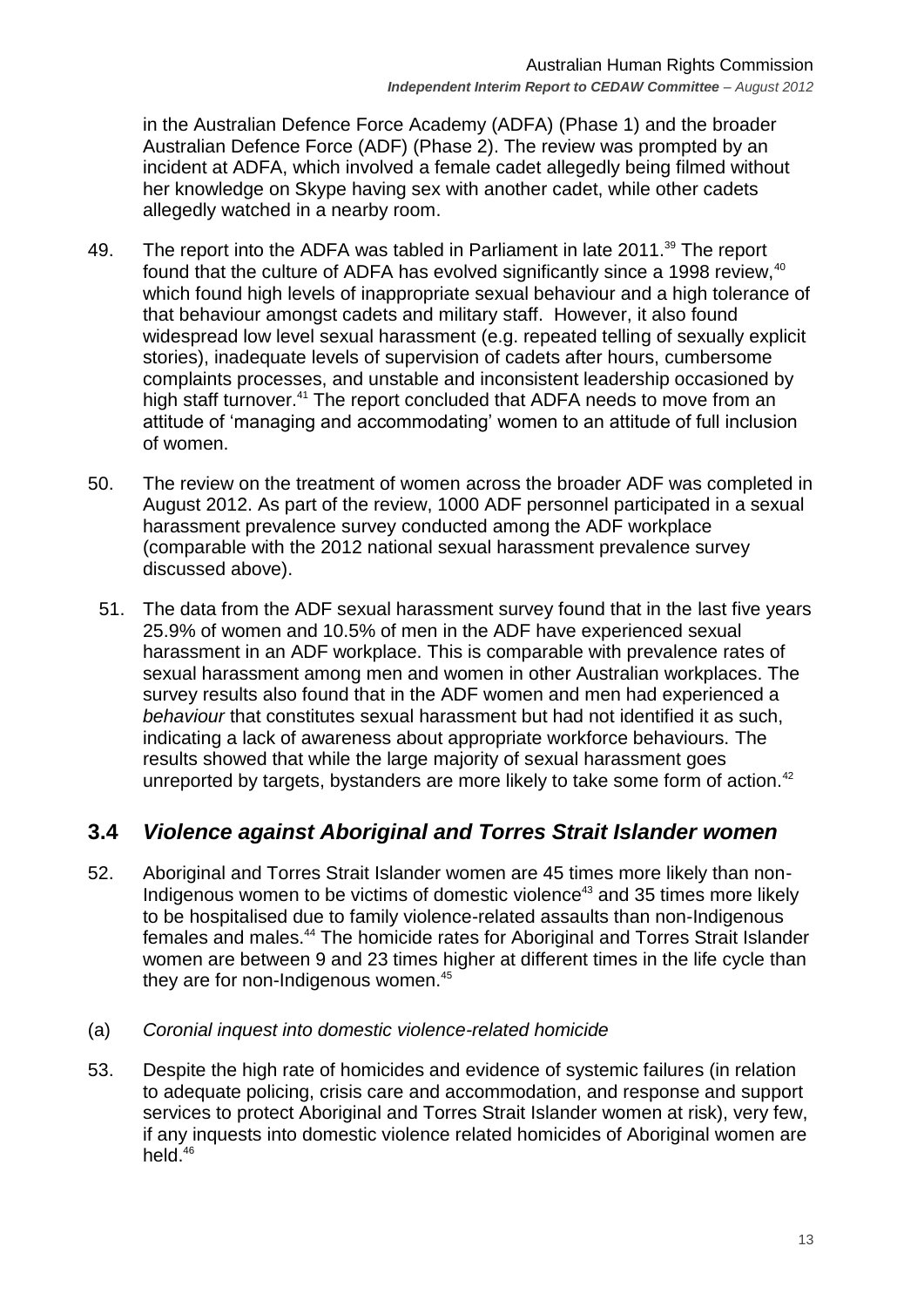- 54. An exception was the Western Australian coronial inquest into the death of an Aboriginal woman, Andrea Pickett, in 2012, <sup>47</sup> which found that Government agencies failed to protect Andrea effectively against violence at the hands of her ex-partner, despite her repeated requests for help over a sustained period to the police, refuges and other agencies.<sup>48</sup> Specifically, the Coroner found that Government agencies:
	- failed to adequately respond to the repeated threats to kill Andrea by not putting a plan in place for her protection;<sup>49</sup>
	- failed to provide Andrea and her children with safe accommodation:<sup>50</sup> and
	- did not adequately classify the perpetrator as a risk to Andrea in granting his parole, determining his parole conditions and in monitoring him whilst he was on parole. 51
- 55. *The Commission recommends* that the Australian Government act with due diligence in preventing and responding to acts of violence against women including: protecting women and children from violence; providing safe accommodation; and investigating and punishing acts of gender-based violence.
- <span id="page-13-0"></span>(b) *Access to culturally appropriate services*
- 56. The Commission is concerned that there are insufficient culturally appropriate, specific services for Aboriginal and Torres Strait Islander women who experience violence. This was also an issue raised in the UN Special Rapporteur on violence against women's study tour.
- 57. Domestic and family violence services for Aboriginal and Torres Strait Islander women should be provided by properly trained Aboriginal and Torres Strait Islander staff, optimally women. In addition, there is a need for more Aboriginal and Torres Strait Islander identified positions in generalist domestic and family violence services to assist with language and other issues.
- 58. There is also currently a lack of culturally appropriate legal services for Aboriginal and Torres Strait Islander women who experience violence, undermining access to justice.<sup>52</sup> For example, where a perpetrator is represented by the Aboriginal Legal Service, the service may not be available to the victim due to a possible "conflict". Aboriginal Family Violence Prevention and Legal Services predominantly assist women living in rural and remote locations, leaving women living in urban areas without the same access to culturally sensitive legal services for domestic and family violence and sexual assault.
- 59. *The Commission recommends* that the Australian Government increase access to culturally specific services, including specialist legal services, for Aboriginal and Torres Strait Islander women who experience domestic or family violence.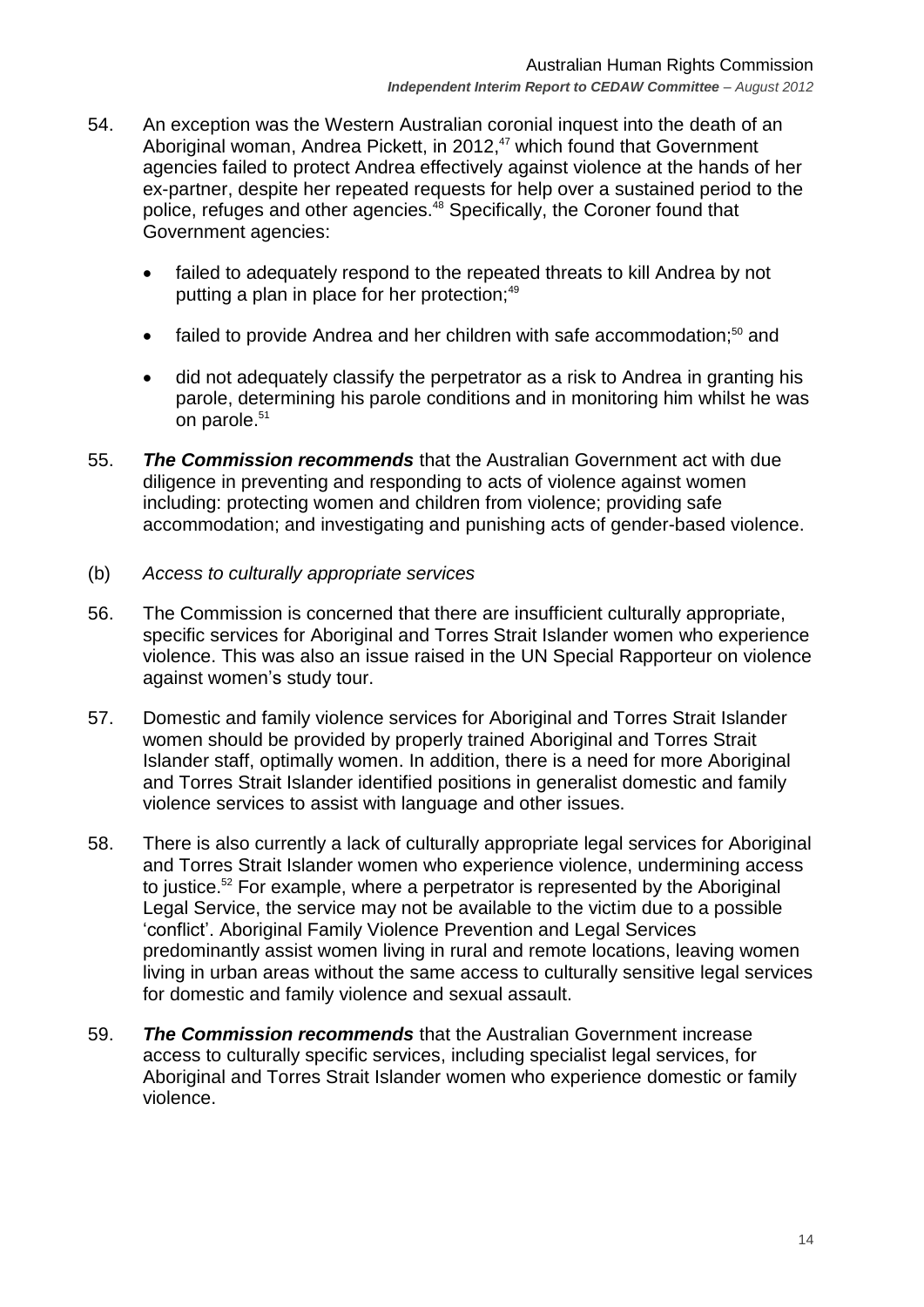# <span id="page-14-0"></span>**3.5** *Violence against women and girls with disability*

- 60. Women with disability experience violence at significantly higher rates, more frequently, for longer, in more ways and by more perpetrators compared to women and girls without disability.<sup>53</sup> However, there is inadequate research and no national data on the prevalence and nature of such violence.<sup>54</sup>
- 61. Women and girls with disability who experience violence also face significant barriers in accessing critical domestic, family, sexual and community support services that are inclusive and responsive to their needs.<sup>55</sup>
- 62. The Australian Government has developed a *National Disability Strategy 2010- 2020* that identifies a key policy area as people with disability being safe from violence, exploitation and neglect. However, there are no specific actions to prevent and reduce violence against women and girls with disability. <sup>56</sup>The current draft National Disability Insurance Scheme also contains no specific measures addressed at violence against women and girls with disability.
- 63. The National Plan does not specifically address some forms of violence experienced by women and girls with disability, for example forced sterilisation and abortion, and exploitation, neglect or violence in institutional settings.
- 64. The CEDAW Committee in its concluding comments on Australia in 2010, called on State Parties to undertake a "comprehensive assessment of the situation of women with disabilities in Australia". To date, this assessment has not been undertaken.

#### <span id="page-14-1"></span>(a) *Institutional settings*

- 65. Research suggests high rates of violence, abuse and neglect of women and girls with disability in institutional settings.<sup>57</sup> Such violence is experienced more often than men with disability in institutions.<sup>58</sup> In these circumstances, women with disability may experience violence for longer periods of time due to inadequate pathways to safety, and may be afraid to report incidents for fear of reprisal or a lack of confidence in authorities and the justice system.<sup>59</sup>
- 66. The CEDAW Committee has urged the Australian Government to "address, as a matter of priority, the abuse and violence experienced by women with disabilities living in institutions or supported accommodation'.<sup>60</sup>
- 67. The Commission notes that issues concerning violence against women with disability in institutional settings were raised during the UN Special Rapporteur on violence against women"s study tour. The issues include the heightened vulnerability of women with disability living in group homes, the perceived impunity surrounding violence by staff or other residents, the inability to report violence, and the need for appropriate accessible services and support.<sup>61</sup>

#### 68. *The Commission recommends that the Australian Government*:

 implement the Committee"s recommendation to undertake a comprehensive assessment of the situation of women with disability, including their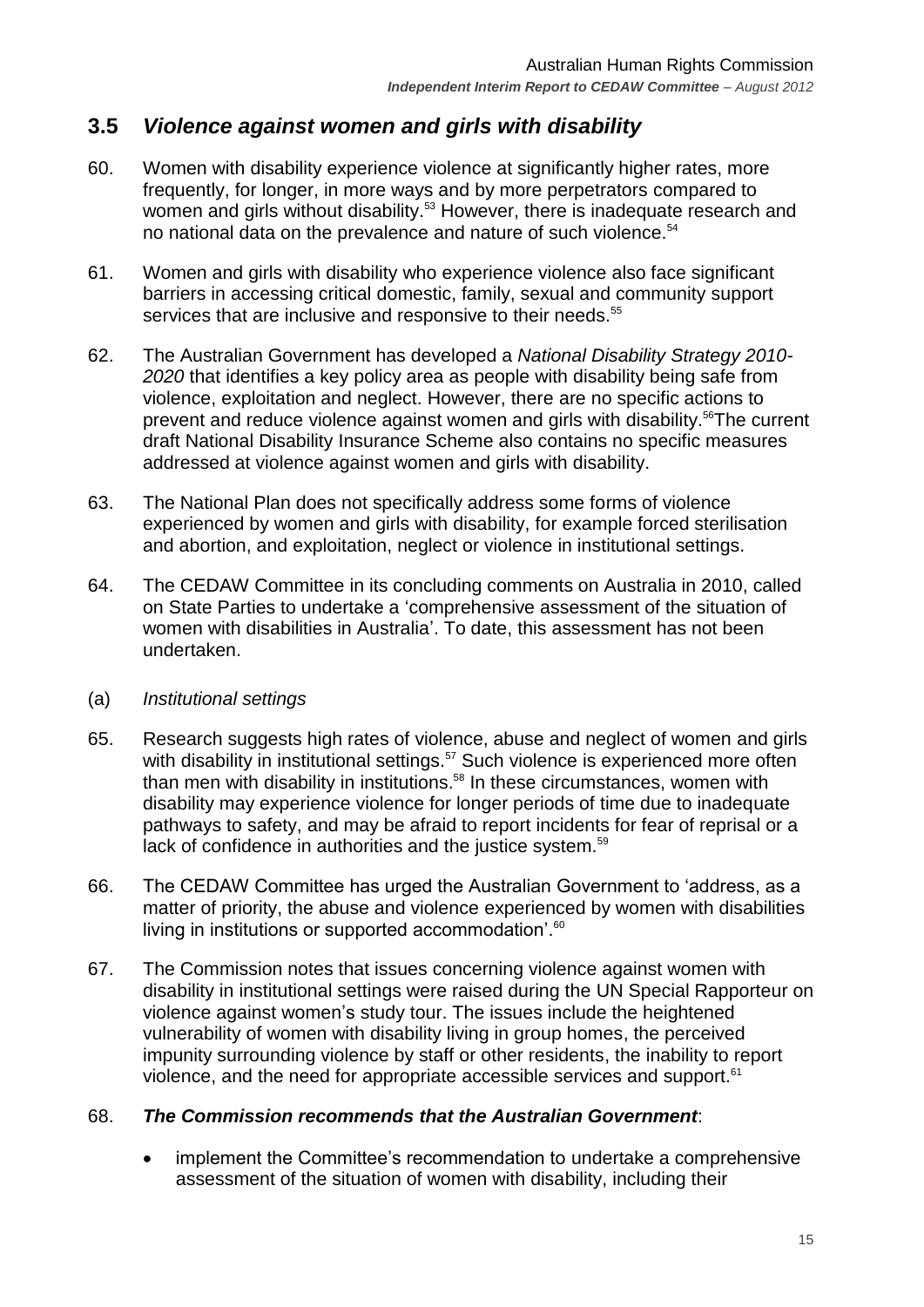experiences of violence including in institutions and supported accommodation; 62

- implement the National Plan in a way that is inclusive of the broader range of relationships and recognises the various forms of violence that women with disability experience, including their experiences of violence in institutional settings.
- <span id="page-15-0"></span>(b) *Sterilisation*
- 69. The Commission is concerned that mechanisms are not working adequately to protect women and girls with disability from forced non-therapeutic sterilisations, and unlawful sterilisations continue to occur in Australia.<sup>63</sup> This is despite the requirement that the Family Court of Australia or a state and territory guardianship tribunal authorise the performance of such sterilisations.<sup>64</sup>
- 70. The exact number of non-therapeutic sterilisations performed in Australia on women and girls with disability is unknown, however the Commission is concerned at anecdotal evidence that it may be increasing.<sup>65</sup>
- 71. Concerns about non-therapeutic sterilisation of women and girls with disability were highlighted during Australia's first Universal Periodic Review by the UN Human Rights Council.<sup>66</sup> The Committee on the Rights of the Child and the CEDAW Committee have also expressed similar concerns and have urged the Government to enact national legislation prohibiting the practice, except where there is a serious threat to life or health.<sup>67</sup> To date, the Government has not enacted such national legislation.
- 72. *The Commission recommends* that the Australian Government prohibit the non-therapeutic sterilisation of women and girls with disability, and ensures that mechanisms are in place to provide adequate protection from such sterilisations.

### <span id="page-15-1"></span>**3.6** *UN Special Rapporteur on violence against women study tour*

- 73. The UN Special Rapporteur on violence against women, Ms Rashida Manjoo, undertook a study tour in Australia from 10-20 April 2012. <sup>68</sup> The study tour was co-hosted by the Australian Human Rights Commission and the Department of Families, Housing, Community Services and Indigenous Affairs (FaHCSIA).
- 74. The tour encompassed meetings with the Attorney-General, federal, state and territory government representatives, service providers, business representatives, academics and community representatives, including representatives from Aboriginal and Torres Strait Islander communities from both urban and rural areas, culturally and linguistically diverse communities, women with disability, lesbian and trans-women, young women, and older women. In total, 27 roundtables, meetings and site visits were held across four States and Territories.
- 75. Key themes and issues that emerged during discussions as part of the study tour included: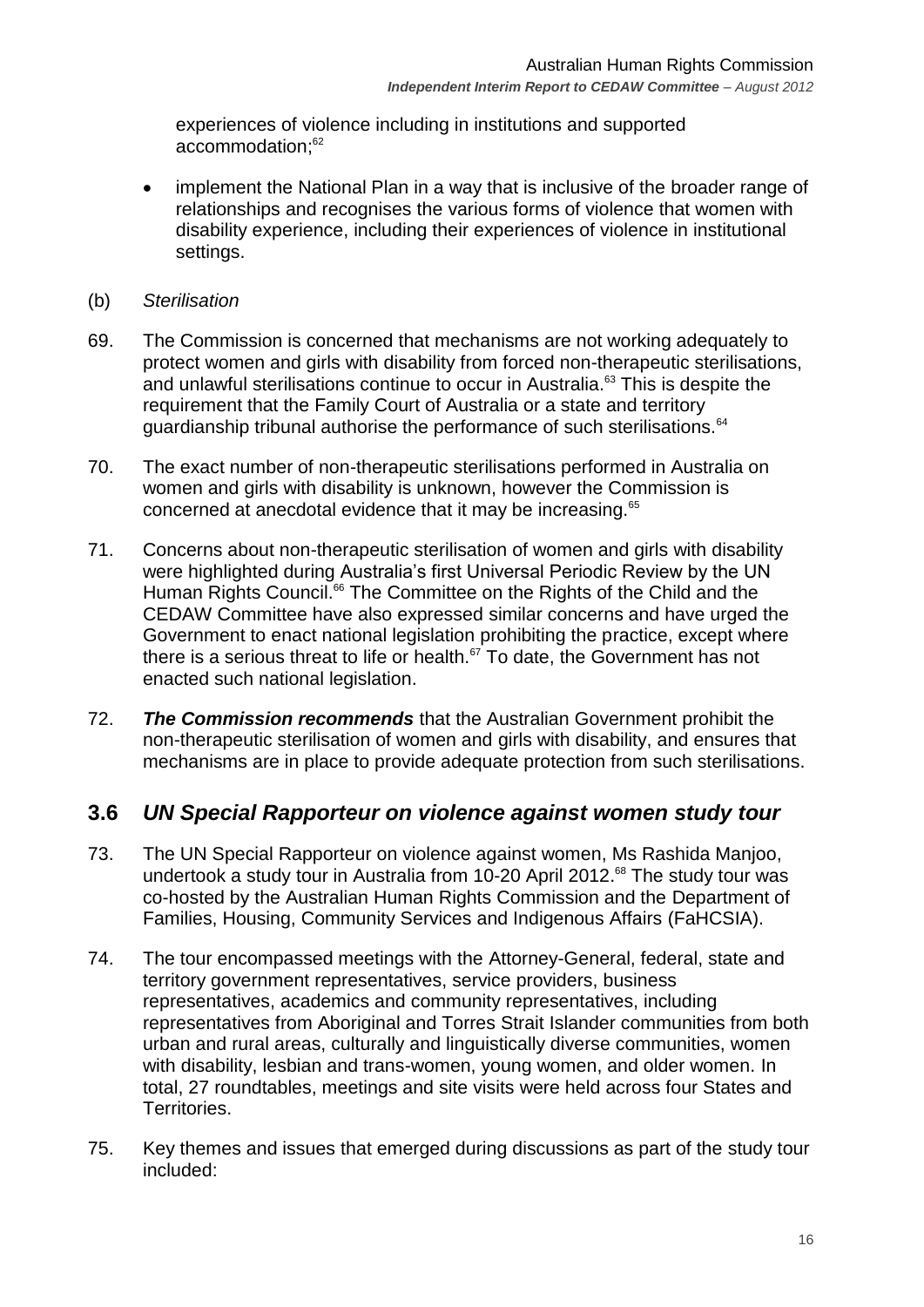- <span id="page-16-0"></span>(a) *Violence against women is a human rights issue* 
	- It was frequently noted that discrimination against women is a cause and consequence of violence against women.
	- The National Plan recognises the right to live safe and free from violence and this should also inform the implementation of the National Plan.
	- Where governments fail to address the issue in human rights terms it can lead to an inappropriate response by government and state agencies with long-term social and economic consequences.
- <span id="page-16-1"></span>(b) *Risks of 'mainstreaming'*
	- 'Mainstreaming' programs in relation to violence against women results in a formal rather than substantive equality approach to program design and content.
	- Integrating the specific needs of women with disability women from Aboriginal and Torres Strait Islander or migrant and refugee communities into plans, programs and services is essential to effective outcomes.
- <span id="page-16-2"></span>(c) *Funding, monitoring and evaluation*
	- The disconnect between government plans, programs and projects aimed at preventing, addressing and reducing violence against women and the needs of women "on the ground" is a manifestation of inadequate meaningful and effective consultation with women, particularly in the implementation of the National Plan.
	- This disconnect is also due to the lack of dedicated, sustainable resources and funding models for both preventative and response based services.
	- There is also a lack of regular monitoring and evaluation of programs, in particular the lack of independent monitoring and evaluation of the National Plan, which is exacerbated by the lack of disaggregated data and analysis.
- 76. See Annex A for the Commission"s full report on the study tour.

## <span id="page-16-3"></span>**4 Aboriginal and Torres Strait Islander women's rights**

- 77. The key issues discussed in this section are:
	- Leadership
	- Stronger Futures
	- Consultation and engagement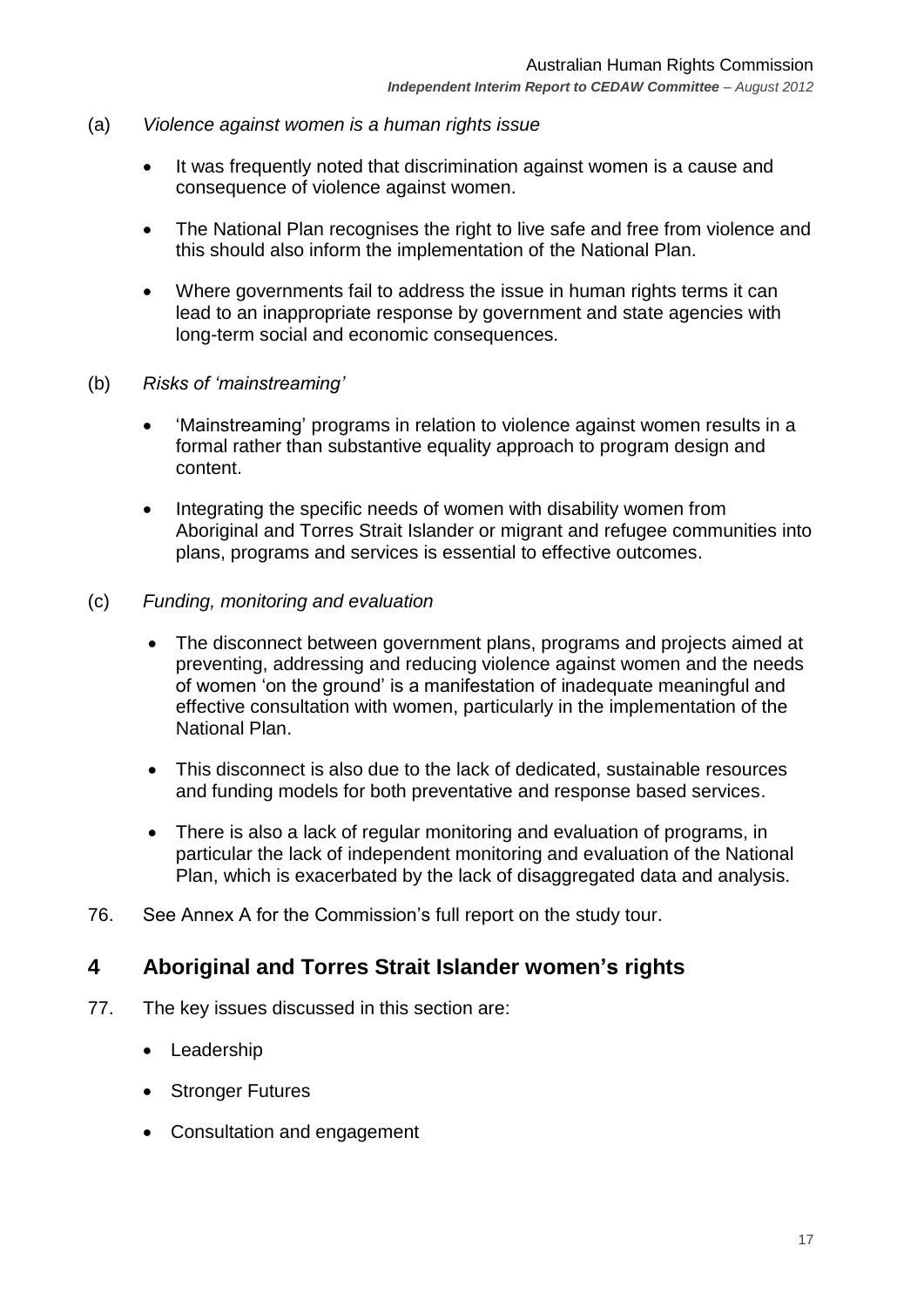## <span id="page-17-0"></span>**4.1** *Leadership*

78. There have been some positive developments in the area of Aboriginal and Torres Strait Islander women"s leadership:

### <span id="page-17-1"></span>(a) *National Congress*

- 79. The National Congress, Australia"s national Aboriginal and Torres Strait Islander peoples' representative body was established as a company in April 2010.<sup>69</sup> Half of all Board members are women, $\alpha$  and members are assessed by the Ethics Council and Board according to selection criteria that include gender equity and adequate representation of the membership.<sup>71</sup>
- <span id="page-17-2"></span>(b) *National Aboriginal and Torres Strait Islander Women's Alliance*
- 80. The Australian Government funded NATSIWA in 2010 as one of six national women"s Alliances. NATSIWA strengthens Aboriginal and Torres Strait Islander women"s participation and input into domestic policy and advocacy processes by providing a platform for Aboriginal and Torres Strait Islander women to raise issues and concerns facing their communities. It works with other Alliances to build capacity and address women"s issues.
- 81. *The Commission recommends* that the Australian Government commit to ongoing funding arrangements to ensure the sustainability of the National Congress and continued funding for Aboriginal and Torres Strait Islander women"s leadership programs.

## <span id="page-17-3"></span>**4.2** *Stronger Futures*

- 82. Following the five year operation of the *Northern Territory National Emergency Response Act 2007* (Cth) (NTER), known as the "NT intervention" or the "Emergency Response", the Government introduced the Stronger Futures legislation in November 2011.<sup>72</sup>
- 83. Stronger Futures commenced in July 2012 and will operate for ten years.<sup>73</sup> Significantly, it amends the operation of the NTER income management scheme by allowing recognised state/territory authorities (those with "functions, powers or duties in relation to the care, protection, welfare or safety of adults, children or families') to refer people to income management.
- 84. The Commission has advocated for the protection and promotion of the rights of Aboriginal and Torres Strait Islander women in its submissions concerning the NTER and Stronger Futures laws. In particular, the Commission is concerned that the income management elements of the legislation may have the unintended consequence of having a disproportionately negative impact on women. This may arise in the context of women still predominantly fulfilling the role of carer in many Australian families.<sup>74</sup>
- 85. While the Commission welcomes the Australian Government"s intent to address and improve the critical situation facing Aboriginal peoples in the Northern Territory, it is concerned that the measures contained within the Stronger Futures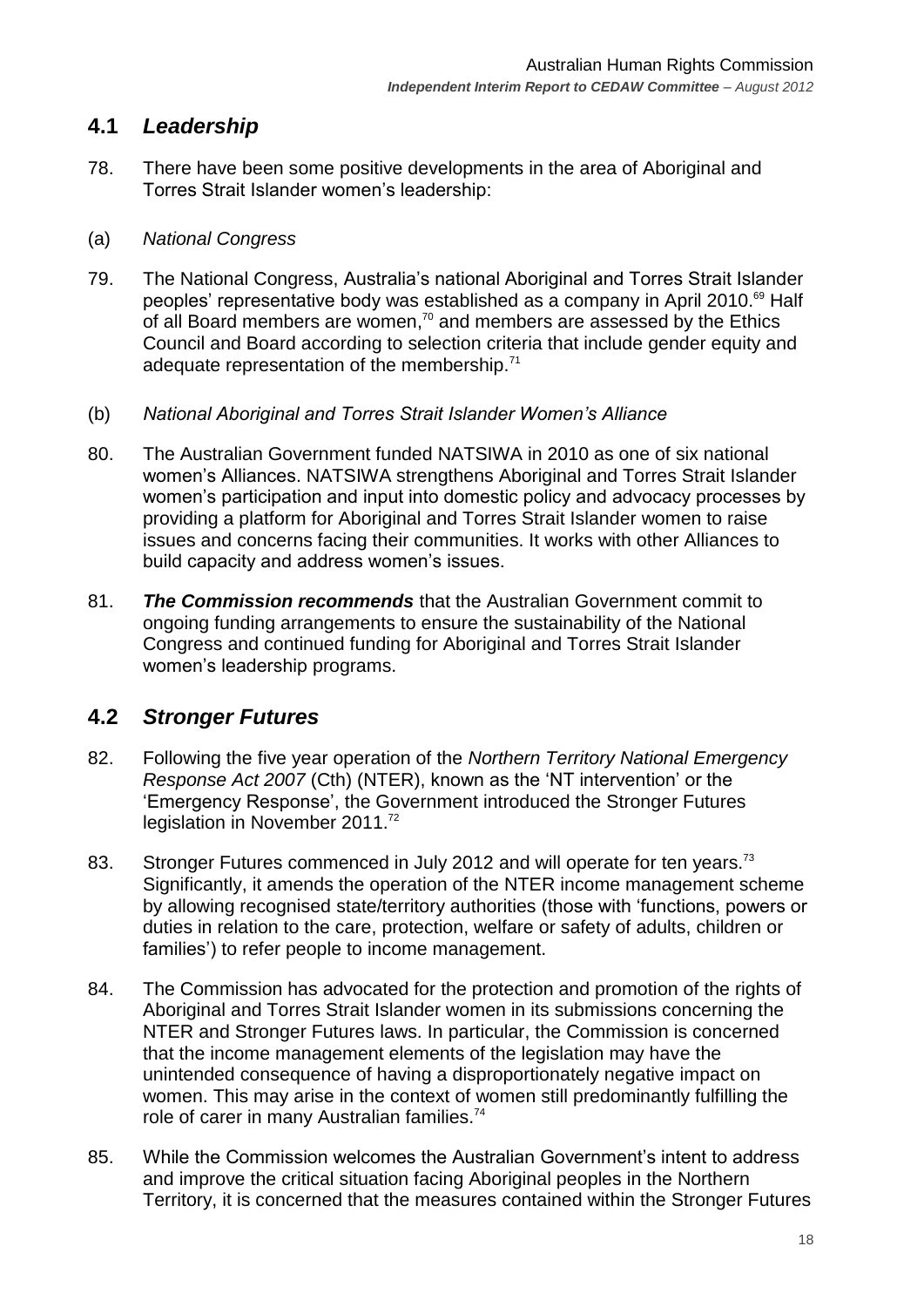legislation are intrusive and limiting of individual freedoms and human rights. It is the Commission"s view that where it is deemed appropriate to design interventions which infringe on individuals" human rights, then that intervention must be the least restrictive on the rights of individuals.

## <span id="page-18-0"></span>**4.3** *Consultation and engagement*

- 86. The Commission notes that the *Declaration on the Rights of Indigenous Peoples* (Declaration) requires that states ensure the participation of indigenous peoples in decision making, including the duty to consult with indigenous peoples on matters affecting their interests and rights; the duty to obtain free, prior and informed consent; and the duty to ensure that measures affecting indigenous peoples are taken 'in conjunction with' indigenous people.<sup>75</sup>
- 87. Specifically, Article 22 of the Declaration requires particular attention be paid to the rights and special needs of indigenous women (as well as elders, youth, children and persons with disability), and requires that states "take measures, in conjunction with indigenous peoples to ensure that indigenous women and children enjoy the full protection and guarantees against all forms of violence and discrimination'.<sup>76</sup>
- 88. Advice No. 2 provides a recommended international standard of engagement for States entering negotiations with indigenous peoples. It provides that the duty to consult applies whenever a measure or decision specifically affecting indigenous peoples is being considered or where a decision would disproportionately impact on indigenous peoples.<sup>77</sup>
- 89. *The Commission recommends* that the Australian Government ensure that consultation and engagement with Aboriginal and Torres Strait Islander women takes place in relation to all measures and decisions that affect Aboriginal and Torres Strait Islander women.

## <span id="page-18-1"></span>**4.4** *Incarceration*

- 90. 2011 marked the 20 year anniversary of the Royal Commission into Aboriginal Deaths in Custody (RCIADIC).<sup>78</sup> There are now more Aboriginal and Torres Strait Islander people in prison than when the RCIADIC reported. In 1991 Aboriginal and Torres Strait Islander prisoners made up 14% of the overall prison population.<sup>79</sup> This has increased to around 25%.<sup>80</sup> Aboriginal and Torres Strait Islander adults are 14 times more likely to be in prison that non Aboriginal and Torres Strait Islander Australians.<sup>81</sup>
- 91. The Commission is concerned about the increase in the number of Aboriginal and Torres Strait Islander women in prison and disproportionate numbers of Aboriginal and Torres Strait Islander people in prison. From 2000 to 2010, the number of Aboriginal and Torres Strait Islander women in prison increased 113%.<sup>82</sup> In contrast, the number of Aboriginal and Torres Strait Islander men in prison increased 83% over the same period.<sup>83</sup>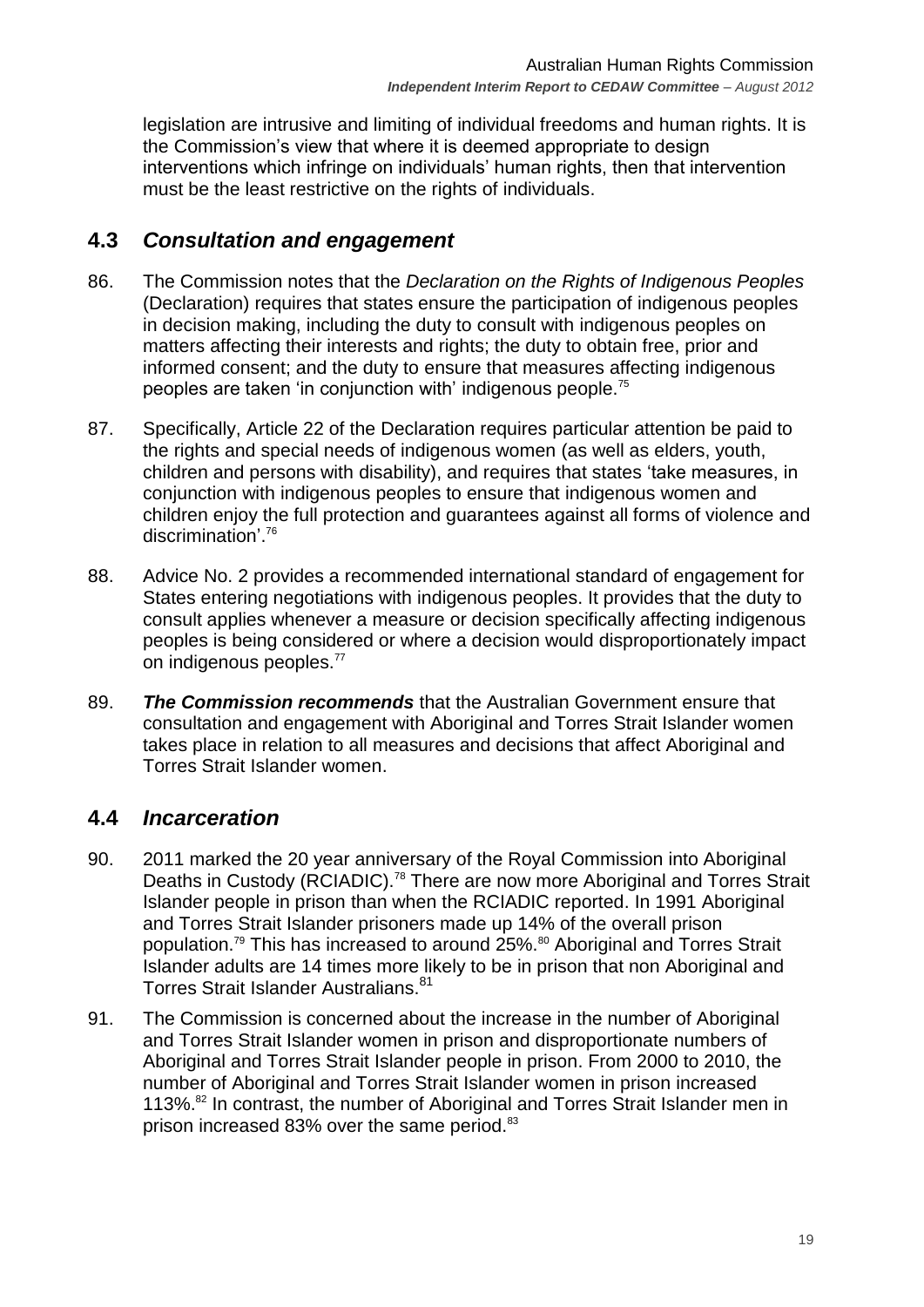# <span id="page-19-0"></span>**Annex A: Report on the UN Special Rapporteur on violence against women's study tour, April 2012**

2 See also Australian Human Rights Commission, *Response to the Office of the High Commissioner for Human Rights Questionnaire for the Preparation of the Analytical Study on Violence Against Women and Girls with Disability* (A/HRC/RES/17/11), p 5. At

[http://www.humanrights.gov.au/disability\\_rights/hr\\_disab/vhb/2011\\_AHRC%20Response%20to%20UN%](http://www.humanrights.gov.au/disability_rights/hr_disab/vhb/2011_AHRC%20Response%20to%20UN%20questionnaire%20for%20the%20preparation%20of%20the%20analyical%20study%20on%20violence%20against%20women%20with%20disability.pdf) [20questionnaire%20for%20the%20preparation%20of%20the%20analyical%20study%20on%20violence](http://www.humanrights.gov.au/disability_rights/hr_disab/vhb/2011_AHRC%20Response%20to%20UN%20questionnaire%20for%20the%20preparation%20of%20the%20analyical%20study%20on%20violence%20against%20women%20with%20disability.pdf) [%20against%20women%20with%20disability.pdf](http://www.humanrights.gov.au/disability_rights/hr_disab/vhb/2011_AHRC%20Response%20to%20UN%20questionnaire%20for%20the%20preparation%20of%20the%20analyical%20study%20on%20violence%20against%20women%20with%20disability.pdf) (viewed 10 August 2012).

 $3$  The Action Plan on Women, Peace and Security establishes a policy framework for a coordinated, whole of government approach to implementing the UN Security Council Resolution 1325 on women, peace and security as well as related resolutions. To this end, it outlines "what Australia will do, at home and overseas, to integrate a gender perspective into its peace and security efforts, protect women and girls" human rights, and promote their participation in conflict prevention, management and resolution".

The Action Plan on Women, Peace and Security is guided by five key thematic areas for conceptualising and organising activities in the implementation of the Government"s women, peace and security agenda: prevention; participation; protection; relief and recovery; and normative. The Government has committed to reporting to the Australian Parliament every two years on its progress in implementing the Action Plan on Women, Peace and Security. *Australian National Action Plan on Women, Peace and Security 2012- 2018* (2012). At [www.fahcsia.gov.au/our-responsibilities/women/publications-articles/government](http://www.fahcsia.gov.au/our-responsibilities/women/publications-articles/government-international/australian-national-action-plan-on-women-peace-and-security-2012-2018)[international/australian-national-action-plan-on-women-peace-and-security-2012-2018](http://www.fahcsia.gov.au/our-responsibilities/women/publications-articles/government-international/australian-national-action-plan-on-women-peace-and-security-2012-2018) (viewed 14 August 2012).

<sup>4</sup> *National Plan to Reduce Violence against Women and Their Children 2010-2022* (2011). At [www.fahcsia.gov.au/our-responsibilities/women/programs-services/reducing-violence/the-national-plan](http://www.fahcsia.gov.au/our-responsibilities/women/programs-services/reducing-violence/the-national-plan-to-reduce-violence-against-women-and-their-children)[to-reduce-violence-against-women-and-their-children](http://www.fahcsia.gov.au/our-responsibilities/women/programs-services/reducing-violence/the-national-plan-to-reduce-violence-against-women-and-their-children) (viewed 14 August 2012).

 $<sup>5</sup>$  Above, p 15.</sup>

1

<sup>6</sup> Department of Families, Community Services and Indigenous Affairs, *National Plan to Reduce Violence Against Women and Their Children – Questions and Answers*, [www.fahcsia.gov.au/our](http://www.fahcsia.gov.au/our-responsibilities/women/programs-services/reducing-violence/the-national-plan-to-reduce-violence-against-women-and-their-children/the-national-plan-to-reduce-violence-against-women-questions-and-answers)[responsibilities/women/programs-services/reducing-violence/the-national-plan-to-reduce-violence](http://www.fahcsia.gov.au/our-responsibilities/women/programs-services/reducing-violence/the-national-plan-to-reduce-violence-against-women-and-their-children/the-national-plan-to-reduce-violence-against-women-questions-and-answers)[against-women-and-their-children/the-national-plan-to-reduce-violence-against-women-questions-and](http://www.fahcsia.gov.au/our-responsibilities/women/programs-services/reducing-violence/the-national-plan-to-reduce-violence-against-women-and-their-children/the-national-plan-to-reduce-violence-against-women-questions-and-answers)[answers](http://www.fahcsia.gov.au/our-responsibilities/women/programs-services/reducing-violence/the-national-plan-to-reduce-violence-against-women-and-their-children/the-national-plan-to-reduce-violence-against-women-questions-and-answers) (viewed 10 August 2012).

7 Standing Committee of Attorneys-General, *Current Projects and Achievements*, [www.lawlink.nsw.gov.au/lawlink/scag/ll\\_scag.nsf/pages/scag\\_achievements#National%20Plan%20to%20](http://www.lawlink.nsw.gov.au/lawlink/scag/ll_scag.nsf/pages/scag_achievements#National%20Plan%20to%20Reduce%20Violence) [Reduce%20Violence](http://www.lawlink.nsw.gov.au/lawlink/scag/ll_scag.nsf/pages/scag_achievements#National%20Plan%20to%20Reduce%20Violence) (viewed 10 August 2012).

8 Attorney-General"s Department, *Everyday Justice for Everyone – the story so far from the Attorney-General's Department*. At [www.ag.gov.au/Publications/Documents/the-story-so-far-from.pdf](http://www.ag.gov.au/Publications/Documents/the-story-so-far-from.pdf) (viewed 10 August 2012).

 $9$  The Government announced the changes in partial response to the Australian Law Reform Commission"s Inquiry into family violence and Commonwealth Laws, see Australian Law Reform Commission, *Final Report*: Family Violence and Commonwealth Laws—Improving Legal Frameworks, Report No 117 (2012). At [www.alrc.gov.au/inquiries/family-violence-and-commonwealth-laws](http://www.alrc.gov.au/inquiries/family-violence-and-commonwealth-laws) (viewed 31 July 2012).

 $10$  Minister for the Status of Women, 'Ministers agree to build better evidence base on violence against women" (Media Release, 18 July 2012), At [www.juliecollins.fahcsia.gov.au/node/212](http://www.juliecollins.fahcsia.gov.au/node/212) (viewed 8 August 2012).

<sup>11</sup> Australia Non Government Organisations, *Follow-up Report to the United Nations Committee on the Elimination of Discrimination Against Women* (17 August 2012) pp 4-7. At [http://awava.org.au/wp](http://awava.org.au/wp-content/uploads/2012/08/Australian-NGOs-Follow-up-Report-to-CEDAW-Committees-2010-Interim-Recommendations.pdf)[content/uploads/2012/08/Australian-NGOs-Follow-up-Report-to-CEDAW-Committees-2010-Interim-](http://awava.org.au/wp-content/uploads/2012/08/Australian-NGOs-Follow-up-Report-to-CEDAW-Committees-2010-Interim-Recommendations.pdf)[Recommendations.pdf](http://awava.org.au/wp-content/uploads/2012/08/Australian-NGOs-Follow-up-Report-to-CEDAW-Committees-2010-Interim-Recommendations.pdf) (viewed 21 August 2012).

<sup>1</sup> CEDAW Committee, *Concluding Observations: Australia*, UN Doc CEDAW/C/AUL/CO/7 (30 July 2010), para 50. At [www2.ohchr.org/english/bodies/cedaw/cedaws46.htm](http://www2.ohchr.org/english/bodies/cedaw/cedaws46.htm) (viewed 29 March 2012).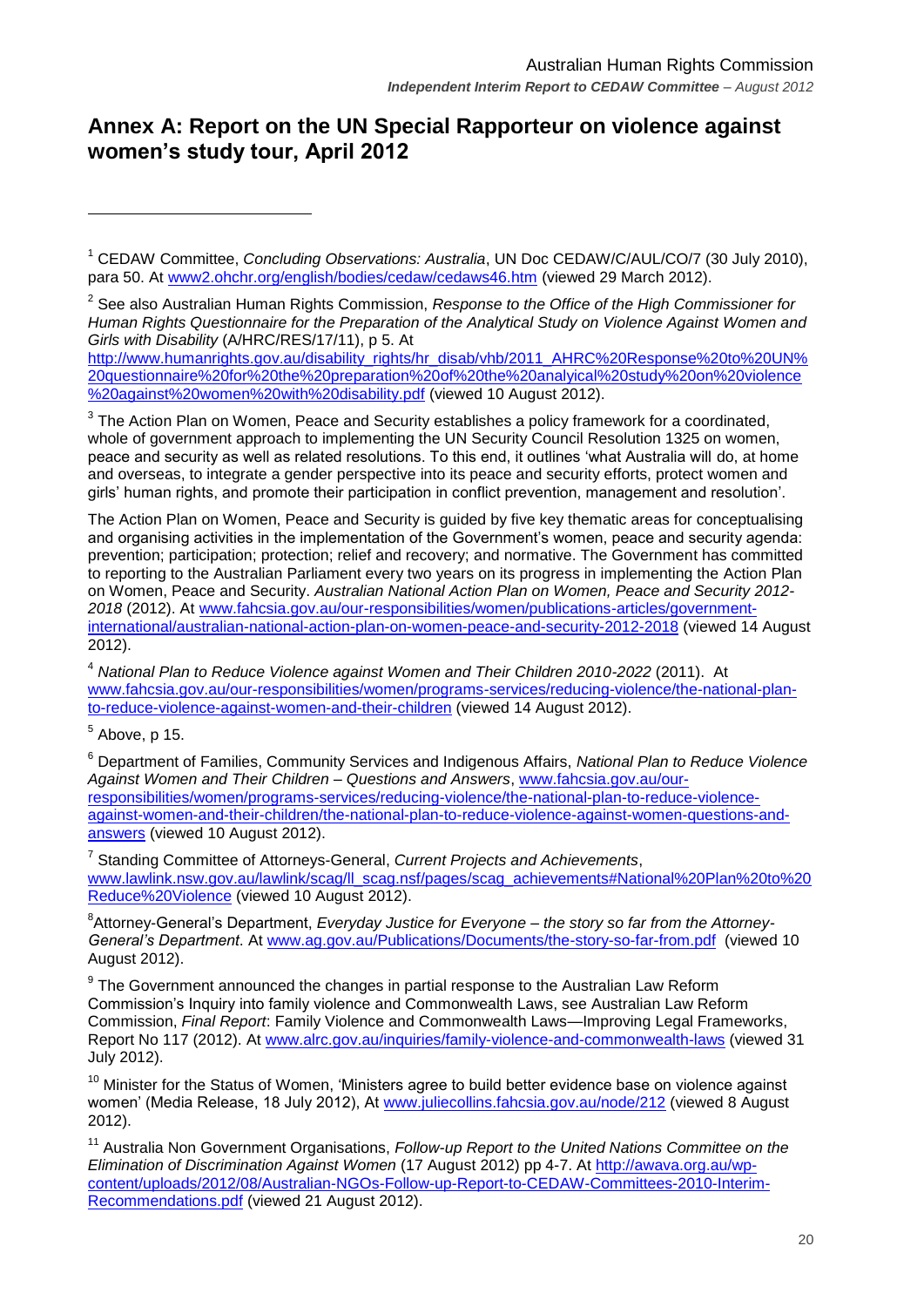<sup>12</sup> This issue is raised in the Commission's *Report of the UN Special Rapporteur on violence against women's study tour*, *April 2012*. See also the NGO Follow Up Report to the CEDAW Committee, July 2012, above.

<sup>13</sup> UN Women, *Good Practices in National Action Plans on Violence Against Women*, Report of the Expert Group Meeting (2010), p 65. At

[www.un.org/womenwatch/daw/vaw/egm/nap2010/MF\\_FINAL\\_FINAL\\_23\\_May.pdf](http://www.un.org/womenwatch/daw/vaw/egm/nap2010/MF_FINAL_FINAL_23_May.pdf) (viewed 10 August 2012).

<sup>14</sup> Above, p 72.

1

 $15A$ bove, p 73.

 $16$  Above, p 74.

<sup>17</sup> Australian Bureau of Statistics*, Personal Safety Survey 2005 (Reissue)* Catalogue No 4906.0 (2006), p 34. At [www.abs.gov.au/AUSSTATS/abs@.nsf/DetailsPage/4906.02005%20\(Reissue\)?OpenDocument](http://www.abs.gov.au/AUSSTATS/abs@.nsf/DetailsPage/4906.02005%20(Reissue)?OpenDocument) (viewed 10 August 2012).

<sup>18</sup> National Council to Reduce Violence against Women and their Children, *The Cost of Violence against Women and Their Children* (2009), p 4. At [www.fahcsia.gov.au/our-responsibilities/women/publications](http://www.fahcsia.gov.au/our-responsibilities/women/publications-articles/reducing-violence/national-plan-to-reduce-violence-against-women-and-their-children/economic-cost-of-violence-against-women-and-their-children)[articles/reducing-violence/national-plan-to-reduce-violence-against-women-and-their-children/economic](http://www.fahcsia.gov.au/our-responsibilities/women/publications-articles/reducing-violence/national-plan-to-reduce-violence-against-women-and-their-children/economic-cost-of-violence-against-women-and-their-children)[cost-of-violence-against-women-and-their-children](http://www.fahcsia.gov.au/our-responsibilities/women/publications-articles/reducing-violence/national-plan-to-reduce-violence-against-women-and-their-children/economic-cost-of-violence-against-women-and-their-children) (viewed 10 August 2012).

<sup>19</sup> See CEDAW Committee, *Kell v Canada*, Communication No. 19/2008, UN Doc CEDAW/C/51/D/19/2008 (2012), para 10.7. At [www2.ohchr.org/english/law/docs/CEDAW-C-51-D-19-](file://fileshare/users/visitor1/Documents/CEDAW%20Committee,%20Kell%20v%20Canada,%20Communication%20No.%2019/2008,%20UN%20Doc%20CEDAW/C/51/D/19/2008%20(2012),%20para%2011(b)(i).%20At%20www2.ohchr.org/english/law/docs/CEDAW-C-51-D-19-2008_en.pdf) 2008 en.pdf (viewed 17 August 2012), in which the Committee acknowledges that domestic and family violence can affect women"s employment.

<sup>20</sup> Ludo McFerran, *Safe at Home, Safe at Work? National Domestic Violence and the Workplace Survey*  (2011), p 8. At

[www.adfvc.unsw.edu.au/PDF%20files/Domestic\\_violence\\_and\\_work\\_survey\\_report\\_2011.pdf](http://www.adfvc.unsw.edu.au/PDF%20files/Domestic_violence_and_work_survey_report_2011.pdf) (viewed 29 March 2012).

 $21$  Above, at p 10.

<sup>22</sup> FaHCSIA, *National Plan to Reduce Violence against Women and Their Children 2010-2022* (2011), p 16. At [www.fahcsia.gov.au/sa/women/progserv/violence/nationalplan/Pages/default.aspx](http://www.fahcsia.gov.au/sa/women/progserv/violence/nationalplan/Pages/default.aspx) (viewed 29 March 2012).

<sup>23</sup> See Safe at Home, Safe at Work Project, *Homepage*, [www.dvandwork.unsw.edu.au](http://www.dvandwork.unsw.edu.au/) (viewed 27 July 2012).

<sup>24</sup> For example domestic and family violence clauses, see Safe at Home, Safe at Work Project, *Domestic and Family Violence Clauses*, [www.dvandwork.unsw.edu.au/domestic-and-family-violence-clauses](http://www.dvandwork.unsw.edu.au/domestic-and-family-violence-clauses) (viewed 31 July 2012).

<sup>25</sup> Australian Law Reform Commission, *Final Report*: *Family Violence and Commonwealth Laws— Improving Legal Frameworks*, Report No 117 (2012), p 23. At [www.alrc.gov.au/inquiries/family-violence](http://www.alrc.gov.au/inquiries/family-violence-and-commonwealth-laws)[and-commonwealth-laws](http://www.alrc.gov.au/inquiries/family-violence-and-commonwealth-laws) (viewed 3 August 2012). This review has since been concluded, see: Fair Work Review Panel, *Towards more productive and equitable workplaces: an evaluation of the Fair Work legislation*, Department of Education, Employment and Workplace Relations (2012). At [www.deewr.gov.au/WorkplaceRelations/Policies/FairWorkActReview/Documents/Towards\\_more\\_product](http://www.deewr.gov.au/WorkplaceRelations/Policies/FairWorkActReview/Documents/Towards_more_productive_and_equitable_workplaces.pdf) [ive\\_and\\_equitable\\_workplaces.pdf](http://www.deewr.gov.au/WorkplaceRelations/Policies/FairWorkActReview/Documents/Towards_more_productive_and_equitable_workplaces.pdf) (viewed 10 August 2012).

<sup>26</sup> Above. The recent review of the *Fair Work Act* recommended that that Government consider amending section 65 to include 'a wider range of caring and other circumstances'. Domestic and family violence was expressly noted in the discussion. Fair Work Review Panel, *Towards more productive and equitable workplaces: an evaluation of the Fair Work legislation*, (2012), pp 96-99. At

[www.deewr.gov.au/WorkplaceRelations/Policies/FairWorkActReview/Documents/Towards\\_more\\_product](http://www.deewr.gov.au/WorkplaceRelations/Policies/FairWorkActReview/Documents/Towards_more_productive_and_equitable_workplaces.pdf) [ive\\_and\\_equitable\\_workplaces.pdf](http://www.deewr.gov.au/WorkplaceRelations/Policies/FairWorkActReview/Documents/Towards_more_productive_and_equitable_workplaces.pdf) (viewed 10 August 2012).

<sup>27</sup> *Fair Work Act 2009* (Cth)*,* s 65.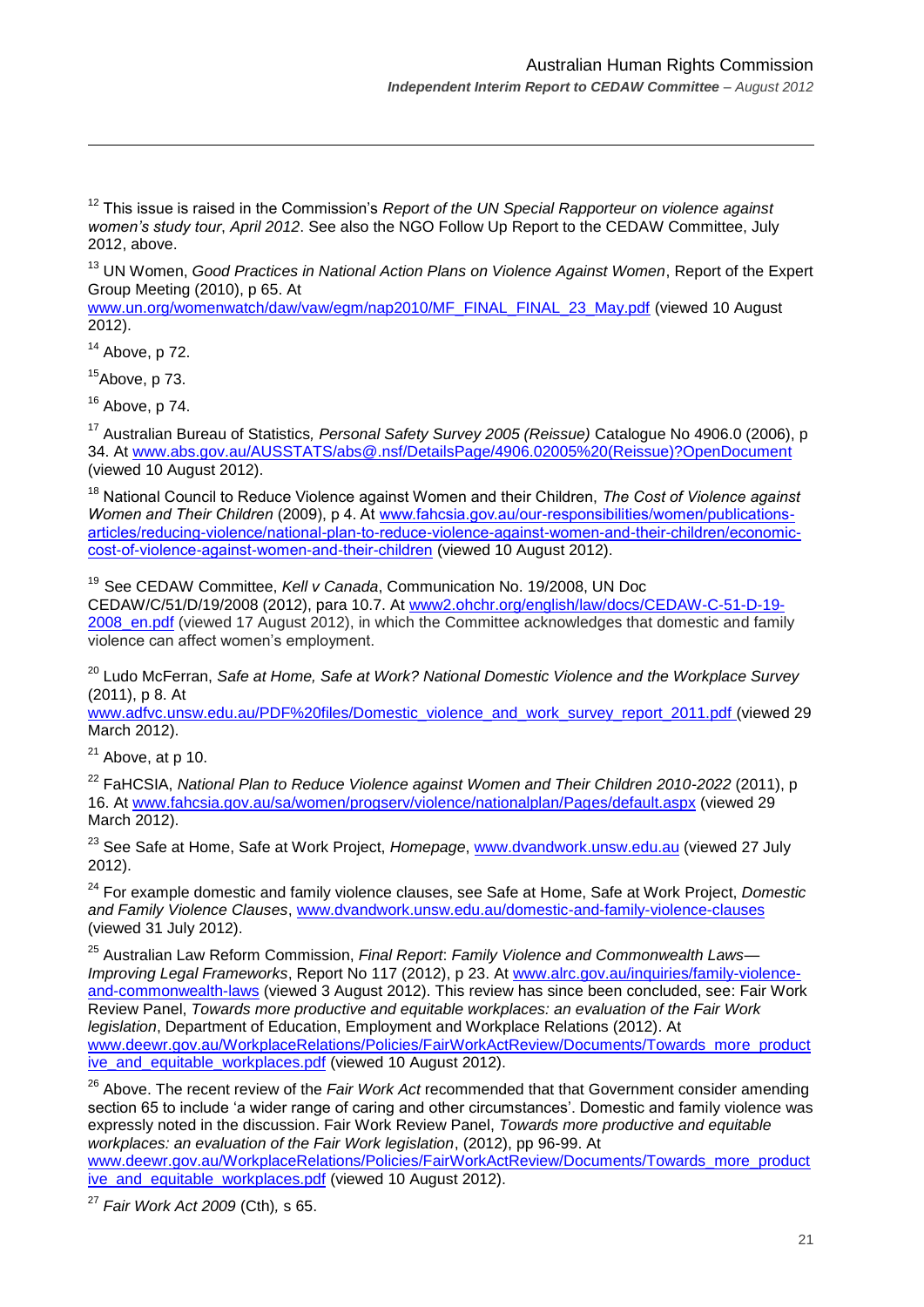<sup>28</sup> Donna Chung et al, *Home Safe Home: the Link Between Domestic and Family Violence and Women's Homelessness* (2000). At [www.fahcsia.gov.au/our-responsibilities/housing-support/publications](http://www.fahcsia.gov.au/our-responsibilities/housing-support/publications-articles/homelessness-women/home-safe-home-the-link-between-domestic-and-family-violence-and-womens-homelessness)[articles/homelessness-women/home-safe-home-the-link-between-domestic-and-family-violence-and](http://www.fahcsia.gov.au/our-responsibilities/housing-support/publications-articles/homelessness-women/home-safe-home-the-link-between-domestic-and-family-violence-and-womens-homelessness)[womens-homelessness](http://www.fahcsia.gov.au/our-responsibilities/housing-support/publications-articles/homelessness-women/home-safe-home-the-link-between-domestic-and-family-violence-and-womens-homelessness) (viewed 27 July 2012).

<sup>29</sup> See, for example Australian Human Rights Commission, *Submission to the Australian Law Reform Commission Inquiry into Family Violence and Commonwealth Laws: Employment and Superannuation* (21 April 2011), para 47. At

[www.humanrights.gov.au/legal/submissions/2011/20110421\\_family\\_violence.html](http://www.humanrights.gov.au/legal/submissions/2011/20110421_family_violence.html) (viewed 29 March 2012).

<sup>30</sup> Ludo McFerran, *Safe at Home, Safe at Work? National Domestic Violence and the Workplace Survey*  (2011), p 13. At

[www.adfvc.unsw.edu.au/PDF%20files/Domestic\\_violence\\_and\\_work\\_survey\\_report\\_2011.pdf](http://www.adfvc.unsw.edu.au/PDF%20files/Domestic_violence_and_work_survey_report_2011.pdf) (viewed 10 August 2012).

<sup>31</sup> See CEDAW Committee, *General Recommendation No 19: Violence against Women*, UN Doc A/47/38 (1992) and CEDAW Committee, *General Recommendation No 28:* Core Obligations of States Parties under Article 2 of the Convention on the Elimination of All Forms of Discrimination against Women, UN Doc CEDAW/C/GC/28 (2010).

<sup>32</sup> Australian Law Reform Commission, *Final Report*: *Family Violence and Commonwealth Laws— Improving Legal Frameworks (ALRC Report 117)*, p 23. At [http://www.alrc.gov.au/inquiries/family](http://www.alrc.gov.au/inquiries/family-violence-and-commonwealth-laws)[violence-and-commonwealth-laws](http://www.alrc.gov.au/inquiries/family-violence-and-commonwealth-laws) (viewed 3 August 2012).

<sup>33</sup> The issue of discrimination against victims and survivors of domestic or family violence was noted in the Attorney-General"s Department *Consolidation of Commonwealth Anti-Discrimination Laws: Discussion Paper* (2011), para 85. At

[www.ag.gov.au/Humanrightsandantidiscrimination/Australiashumanrightsframework/Pages/Consolidation](http://www.ag.gov.au/Humanrightsandantidiscrimination/Australiashumanrightsframework/Pages/ConsolidationofCommonwealthantidiscriminationlaws.aspx) [ofCommonwealthantidiscriminationlaws.aspx](http://www.ag.gov.au/Humanrightsandantidiscrimination/Australiashumanrightsframework/Pages/ConsolidationofCommonwealthantidiscriminationlaws.aspx) (viewed 29 March 2012). On 3 November 2011 the Commission hosted a roundtable discussion with representatives from women"s NGOs, working women"s advocates and other stakeholders to discuss the introduction of a new ground of discrimination.

<sup>34</sup> See Australian Human Rights Commission, *Consolidation of Commonwealth Discrimination Law: Supplementary Submission to the Attorney-General's Department* (23 January 2012). At [http://humanrights.gov.au/legal/submissions/2012/20120123\\_consolidation.html](http://humanrights.gov.au/legal/submissions/2012/20120123_consolidation.html) (viewed 29 March 2012); Andrea Durbach, *Domestic Violence Discrimination and the Consolidation of Commonwealth Anti-Discrimination Laws* (Speech delivered at the Safe at Home, Safe at Work Conference, Melbourne, 5 December 2011). At

[http://humanrights.gov.au/about/media/speeches/sex\\_discrim/2011/20111205\\_domestic\\_violence.html](http://humanrights.gov.au/about/media/speeches/sex_discrim/2011/20111205_domestic_violence.html) (viewed 29 March 2012).

<sup>35</sup> Australian Human Rights Commission, *Sexual Harassment: Serious Business – Results of the 2008 Sexual Harassment National Telephone Survey* (2008), p 6. At

[http://humanrights.gov.au/sexualharassment/serious\\_business/index.html](http://humanrights.gov.au/sexualharassment/serious_business/index.html) (viewed 29 March 2012).

<sup>36</sup> Above, pp 7-8, 23.

1

<sup>37</sup> Australian Human Rights Commission, *Encourage. Support. Act! Bystander Approaches to Sexual Harassment* (2012). At [www.humanrights.gov.au/sexualharassment/bystander/](http://www.humanrights.gov.au/sexualharassment/bystander/) (viewed 31 July 2012).

 $38$  Above, pp 5-7.

<sup>39</sup> Australian Human Rights Commission, *Report on the Review into the Treatment of Women at the Australian Defence Force Academy: Phase 1 of the Review into the Treatment of Women in the Australian Defence Force* (2011). At<http://humanrights.gov.au/defencereview/index.html> (viewed 29 March 2012).

<sup>40</sup> See Bronwyn Grey, *Report of the Review into Policies and Practices to Deal with Sexual Harassment at the Australian Defence Force Academy, 1998* (1998). Also known as the *Grey Review*.

<sup>41</sup> See Australian Human Rights Commission, *Report on the Review into the Treatment of Women at the Australian Defence Force Academy: Phase 1 of the Review into the Treatment of Women in the Australian Defence Force* (2011). At<http://humanrights.gov.au/defencereview/index.html> (viewed 29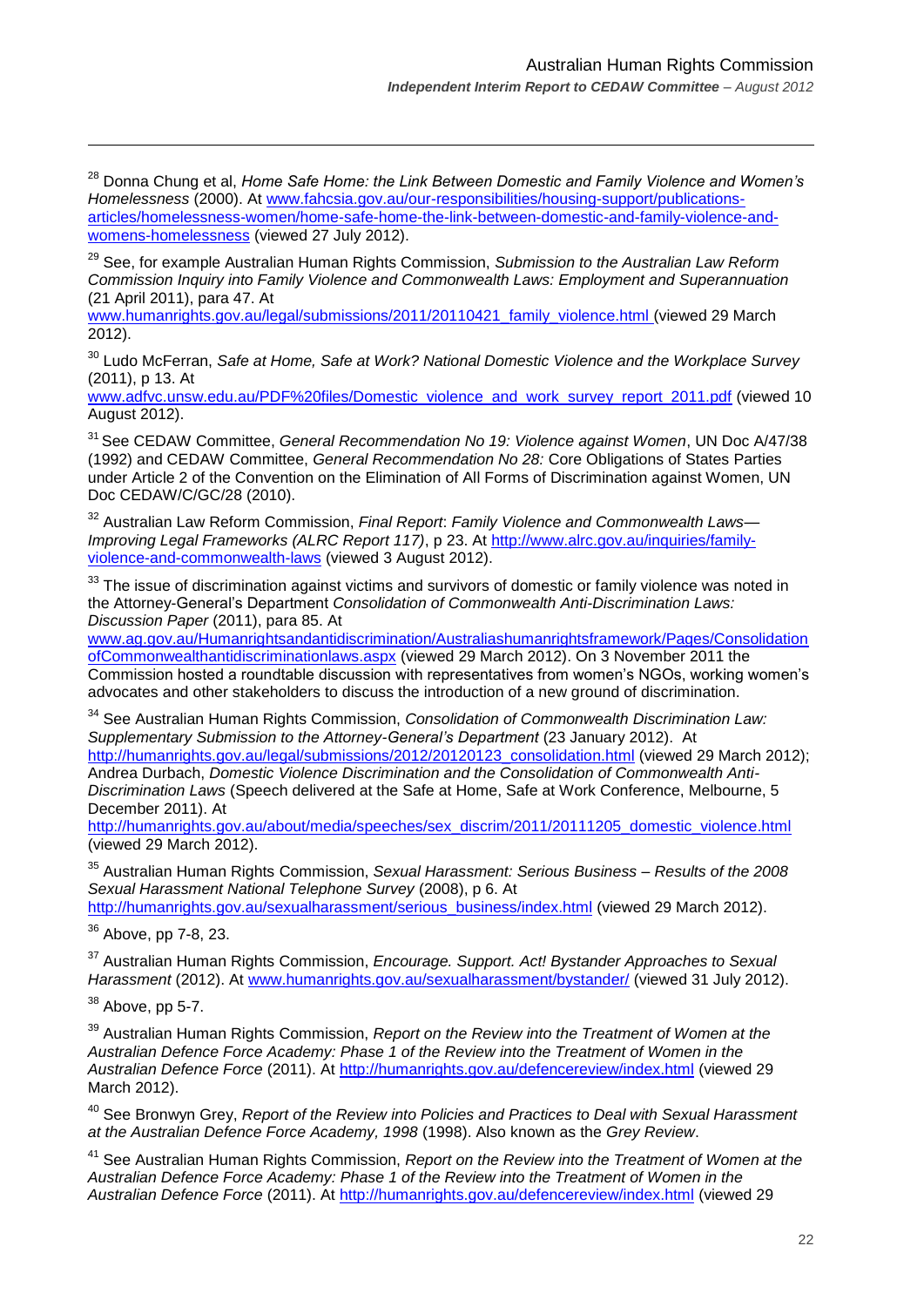March 2012); Elizabeth Broderick, *Review into the Treatment of Women in the Australian Defence Force Academy* (Speech delivered at the Australian Human Rights Commission, Sydney, 3 November 2011). At [http://humanrights.gov.au/about/media/speeches/sex\\_discrim/2011/20111103\\_adfa.html](http://humanrights.gov.au/about/media/speeches/sex_discrim/2011/20111103_adfa.html) (viewed 29 March 2012).

<sup>42</sup> Australian Human Rights Commission, *Review into the Treatment of Women in the Australian Defence Force, Phase 2 Report* (2012), pp 258-261. At http://www.hreoc.gov.au/defencereview/index.html (viewed 25 August 2012).

<sup>43</sup> See Anna Ferrante *et al*., *Measuring the Extent of Domestic Violence* (1996), p 34.

<sup>44</sup> See Steering Committee for the Review of Government Service Provision, *Overcoming Indigenous Disadvantage: Key Indicators 2009* (Commonwealth of Australia, 2009), p 26. At [www.pc.gov.au/gsp/reports/indigenous/keyindicators2009](http://www.pc.gov.au/gsp/reports/indigenous/keyindicators2009) (viewed 29 March 2012).

<sup>45</sup> Australian Bureau of Statistics, *The Health and Welfare of Australia's Aboriginal and Torres Strait Islander Peoples* Catalogue No 4704.0 (2008), p 10. At [www.abs.gov.au/AUSSTATS/abs@.nsf/39433889d406eeb9ca2570610019e9a5/8F08EF0297F11CC6CA](http://www.abs.gov.au/AUSSTATS/abs@.nsf/39433889d406eeb9ca2570610019e9a5/8F08EF0297F11CC6CA2574390014C588?opendocument) [2574390014C588?opendocument](http://www.abs.gov.au/AUSSTATS/abs@.nsf/39433889d406eeb9ca2570610019e9a5/8F08EF0297F11CC6CA2574390014C588?opendocument) (accessed 10 August 2012).

<sup>46</sup> Hamish Fitzsimmons, "Systemic Failures Lead to Domestic Murder", *Lateline*, *Australian Broadcasting Corporation*, 2 September 2010. At [www.abc.net.au/lateline/content/2010/s3001223.htm](http://www.abc.net.au/lateline/content/2010/s3001223.htm) (viewed 29 March 2012).

<sup>47</sup> Australian Human Rights Commission, *Submission to Western Australia Coronial Inquest into the Death of Andrea Louise Pickett* (25 June 2012). At

[www.humanrights.gov.au/legal/submissions\\_court/guidelines/Submissions%2025%20June%202012%20\(](http://www.humanrights.gov.au/legal/submissions_court/guidelines/Submissions%2025%20June%202012%20(2).pdf) [2\).pdf](http://www.humanrights.gov.au/legal/submissions_court/guidelines/Submissions%2025%20June%202012%20(2).pdf) (viewed 10 August 2012). See generally, Christiana Jones, "Rights issue in murder inquest", *The West Australian*, 20 December 2011. At [http://au.news.yahoo.com/thewest/a/-/breaking/12405933/rights](http://au.news.yahoo.com/thewest/a/-/breaking/12405933/rights-issue-in-murder-inquest/)[issue-in-murder-inquest/](http://au.news.yahoo.com/thewest/a/-/breaking/12405933/rights-issue-in-murder-inquest/) (viewed 10 August 2012); Daniel Emerson, "System "fails women in danger"", *The West Australian*, 7 March 2012. At [http://au.news.yahoo.com/thewest/a/-/breaking/13103257/system](http://au.news.yahoo.com/thewest/a/-/breaking/13103257/system-fails-women-in-danger/)[fails-women-in-danger/](http://au.news.yahoo.com/thewest/a/-/breaking/13103257/system-fails-women-in-danger/) (viewed 10 August 2012).

<sup>48</sup> State Coroner of WA, *Findings of Inquest Into the Death of Andrea Louise Pickett* (28 June 2012). At [www.humanrights.gov.au/legal/submissions\\_court/guidelines/Pickett\\_finding.pdf](http://www.humanrights.gov.au/legal/submissions_court/guidelines/Pickett_finding.pdf) (viewed 31 July 2012).

 $49$  Above, at pp 41-42.

1

<sup>50</sup> Above, at pp 42-47.

 $51$  Above, at pp 47-55.

<sup>52</sup> CEDAW Committee, *Kell v Canada*, Communication No. 19/2008, UN Doc CEDAW/C/51/D/19/2008 (2012), para 11(b)(i). At [www2.ohchr.org/english/law/docs/CEDAW-C-51-D-19-2008\\_en.pdf](file://fileshare/groups/spt/External%20Projects/Strategic%20Advocacy%20SDT%2012.13/12.13%20International%20SDT/CEDAW/CEDAW%20Committee,%20Kell%20v%20Canada,%20Communication%20No.%2019/2008,%20UN%20Doc%20CEDAW/C/51/D/19/2008%20(2012),%20para%2011(b)(i).%20At%20www2.ohchr.org/english/law/docs/CEDAW-C-51-D-19-2008_en.pdf) (viewed 17 August 2012).

<sup>53</sup> Women With Disabilities Australia, *Submission to the Australian Government Consultation Paper: Family Violence – Improving Legal Frameworks* (June 2010), p 6. At [www.wwda.org.au/WWDASubFVL2010.pdf](http://www.wwda.org.au/WWDASubFVL2010.pdf) (viewed 31 July 2012).

<sup>54</sup> Women With Disabilities Australia, *Submission to the UN Analytical Study on Violence against Women With Disabilities* (December 2011), para 7. At

[www.wwda.org.au/WWDASubUNStudyViolenceWWDDec2011.pdf](http://www.wwda.org.au/WWDASubUNStudyViolenceWWDDec2011.pdf) (viewed 31 July 2012).

<sup>55</sup> Examples of these barriers include the lack of accessible counselling services, inadequate carer and services provider training on gender and disability, the inaccessibility of crisis accommodation and limited support for women with disability seeking to navigate the legal system. These issues were raised in the Australian Human Rights Commission *Report of the UN Special Rapporteur on violence against women's study tour, April 2012*.

<sup>56</sup> FaHCSIA, *National Disability Strategy 2010-2020* (2011), p 39. At [http://fahcsia.gov.au/sites/default/files/documents/05\\_2012/national\\_disability\\_strategy\\_2010\\_2020.pdf,](http://fahcsia.gov.au/sites/default/files/documents/05_2012/national_disability_strategy_2010_2020.pdf) (viewed 31 July 2012).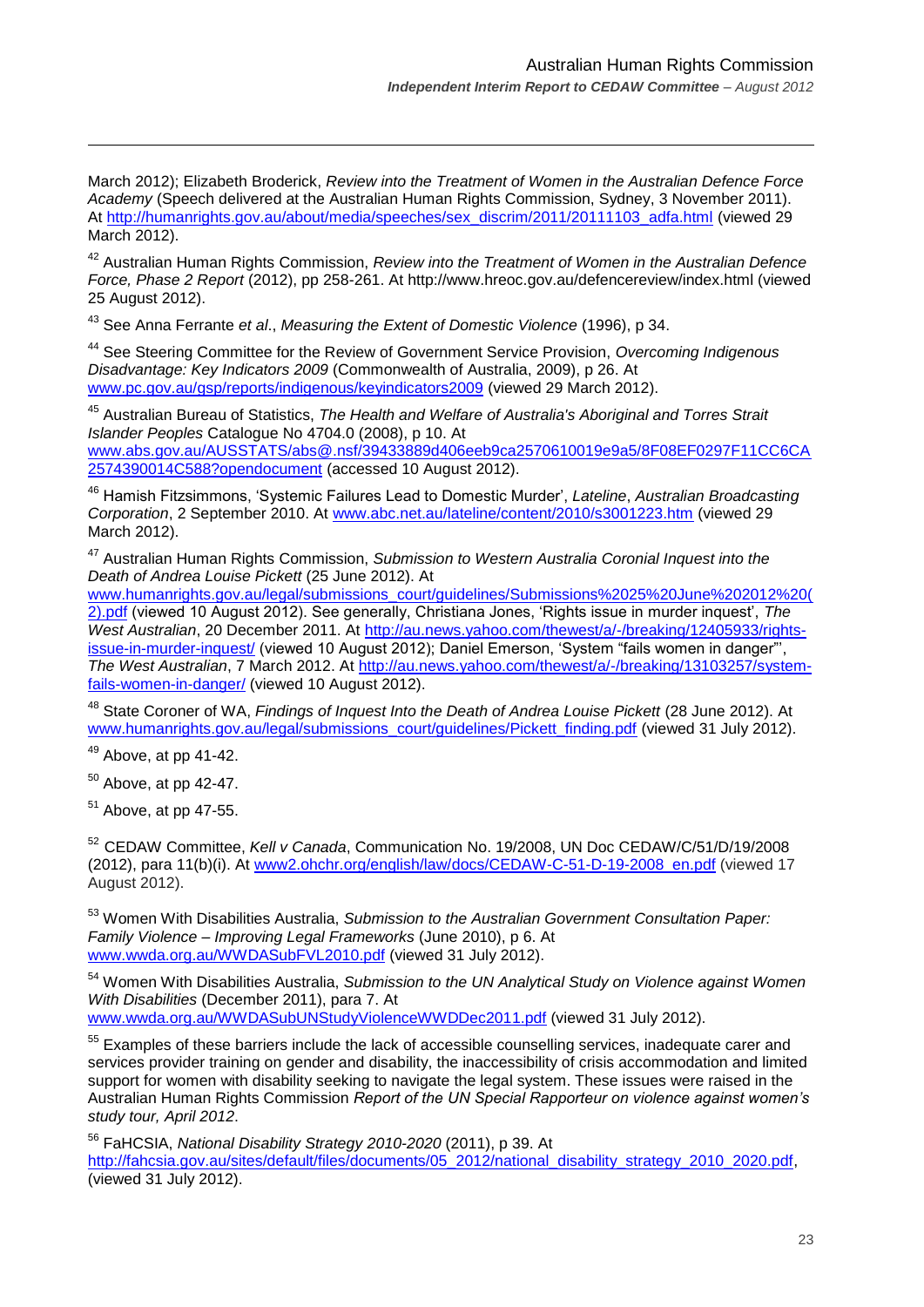<sup>57</sup> See, for example Janine Dillon, *Violence against People with Cognitive Impairments*, Report from the Advocacy/Guardianship Program at the Office of the Public Advocate, Victoria (2010). At [www.publicadvocate.vic.gov.au/file/file/Research/Reports/Violence%20and%20disability%20report%2020](http://www.publicadvocate.vic.gov.au/file/file/Research/Reports/Violence%20and%20disability%20report%202010.rtf)

[10.rtf](http://www.publicadvocate.vic.gov.au/file/file/Research/Reports/Violence%20and%20disability%20report%202010.rtf) (viewed 1 August 2012); Sonya Price-Kelly & Maria Attard, *Accommodating Violence: The Experience of Domestic Violence and People with Disability Living in Licensed Boarding Houses,*  Disability and Domestic Violence in Residential Settings Project (2010). At [www.pwd.org.au/documents/pubs/Accommodating%20Violence%20Report.doc](http://www.pwd.org.au/documents/pubs/Accommodating%20Violence%20Report.doc) (viewed 10 August

2012).

<sup>58</sup> See Helen Meekosha, "Gender and Disability"*, Encyclopaedia of Disability* (2005), pp 764-769. Earlier draft at<http://wwda.org.au/meekoshagendis1.pdf> (viewed 1 August 2012).

<sup>59</sup> See the issues raised in the Australian Human Rights Commission, *Report of the UN Special Rapporteur on violence against women's study tour, April 2012*.

<sup>60</sup> CEDAW Committee, *Concluding Observations: Australia*, UN Doc CEDAW/C/AUL/CO/7 (30 July 2010), para 43.

<sup>61</sup> See the issues raised in the Australian Human Rights Commission *Report of the UN Special Rapporteur on violence against women's study tour, April 2012*, and Janine Dillon, *Violence against People with Cognitive Impairments*, Report from the Advocacy/Guardianship Program at the Office of the Public Advocate, Victoria (2010). At

[www.publicadvocate.vic.gov.au/file/file/Research/Reports/Violence%20and%20disability%20report%2020](http://www.publicadvocate.vic.gov.au/file/file/Research/Reports/Violence%20and%20disability%20report%202010.rtf) [10.rtf](http://www.publicadvocate.vic.gov.au/file/file/Research/Reports/Violence%20and%20disability%20report%202010.rtf) (viewed 1 August 2012).

<sup>62</sup> See also Australian Human Rights Commission, *Response to the Office of the High Commissioner for Human Rights Questionnaire for the Preparation of the Analytical Study on Violence Against Women and Girls with Disability* (A/HRC/RES/17/11), p 5. At

[http://www.humanrights.gov.au/disability\\_rights/hr\\_disab/vhb/2011\\_AHRC%20Response%20to%20UN%](http://www.humanrights.gov.au/disability_rights/hr_disab/vhb/2011_AHRC%20Response%20to%20UN%20questionnaire%20for%20the%20preparation%20of%20the%20analyical%20study%20on%20violence%20against%20women%20with%20disability.pdf) [20questionnaire%20for%20the%20preparation%20of%20the%20analyical%20study%20on%20violence](http://www.humanrights.gov.au/disability_rights/hr_disab/vhb/2011_AHRC%20Response%20to%20UN%20questionnaire%20for%20the%20preparation%20of%20the%20analyical%20study%20on%20violence%20against%20women%20with%20disability.pdf) [%20against%20women%20with%20disability.pdf](http://www.humanrights.gov.au/disability_rights/hr_disab/vhb/2011_AHRC%20Response%20to%20UN%20questionnaire%20for%20the%20preparation%20of%20the%20analyical%20study%20on%20violence%20against%20women%20with%20disability.pdf) (viewed 10 August 2012).

<sup>63</sup> Above, p 12; Women with Disabilities Australia, *Sterilisation of Women and Girls with Disabilities - An update on the issue in Australia* (2011), p 2. At

[www2.ohchr.org/english/bodies/cedaw/docs/cedaw\\_crc\\_contributions/WomenwithDisabilitiesAustralia.pdf](http://www2.ohchr.org/english/bodies/cedaw/docs/cedaw_crc_contributions/WomenwithDisabilitiesAustralia.pdf) (viewed 10 August 2012).

<sup>64</sup> The Australian Guardianship and Administration Council has introduced guidelines to assist guardianship tribunals in exercising their power to authorise sterilisations, see Australian Guardianship and Administration Council, *Protocol for Special Medical Procedures (Sterilisation)* (2009). At [www.agac.org.au/images/stories/agac\\_sterilisation\\_protocal\\_30\\_mar\\_09.pdf](http://www.agac.org.au/images/stories/agac_sterilisation_protocal_30_mar_09.pdf) (viewed 31 July 2012).

<sup>65</sup> Australian Human Rights Commission, *Report of the UN Special Rapporteur on violence against women's study tour, April 2012*.

<sup>66</sup> Human Rights Council, *Report of the Working Group on the Universal Periodic Review: Australia*, UN Doc A/HRC/17/10 (24 March 2011), para 86.39. At [www.ohchr.org/EN/HRBodies/UPR%5CPAGES%5CAUSession10.aspx](http://www.ohchr.org/EN/HRBodies/UPR%5CPAGES%5CAUSession10.aspx) (viewed 10 August 2012).

<sup>67</sup> UN Committee on the Rights of the Child, *Concluding Observations: Australia*, UN Doc CRC/C/15/Add.268 (20 October 2005), paras 45-46; CEDAW Committee, *Concluding Observations: Australia*, UN Doc CEDAW/C/AUL/CO/7 (30 July 2010), paras 43-44.

<sup>68</sup> In 2010, the Sex Discrimination Commissioner recommended that the Australian Government invite the UN Special Rapporteur on Violence against Women to visit Australia to contribute to independent monitoring of the nation"s "zero tolerance" approach to gender-based violence, see Australian Human Rights Commission, *Gender Equality Blueprint* (2010). At

[http://humanrights.gov.au/sex\\_discrimination/publication/blueprint/Gender\\_Equality\\_Blueprint.pdf](http://humanrights.gov.au/sex_discrimination/publication/blueprint/Gender_Equality_Blueprint.pdf) (viewed 10 August 2012). The Commission organised the Study tour in response to this recommendation.

<sup>69</sup> National Congress of Australia's First Peoples, About Us,<http://nationalcongress.com.au/> (viewed 10 August 2012).

<sup>70</sup> Above, pp 10-13.

1